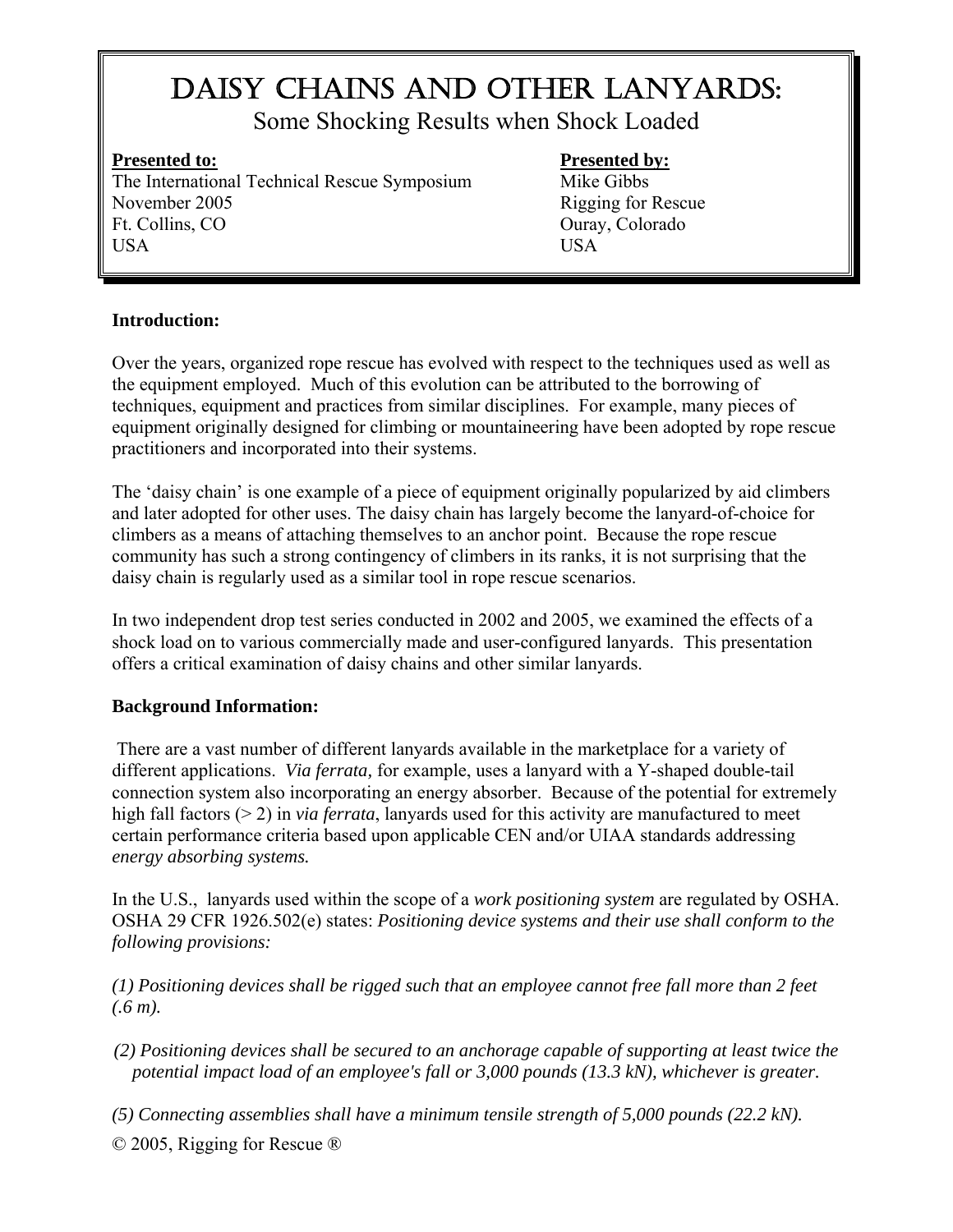The point of the brief background information on standards and regulations is simply to illustrate that there are existing benchmarks for both user application and performance criteria with respect to lanyards. Lanyards are designed and manufactured to meet certain criteria for specific application.

Daisy chains are multi-pocketed lengths of webbing. Commonly, the pockets are created by bar tacking the webbing loop on to itself at intervals along its length. Another method to create the pocket is to interweave the webbing. The webbing material is commonly either Nylon ® or a high modulus polyethylene (HMPE) such as Spectra  $\infty$  or Dyneema  $\infty$ . A review of any number of different equipment manufacturers/distributers websites show them marketed as a primary attachment lanyard for climbing activities as well as rope rescue applications such as litter attending.

Commonly, manufacturers rated breaking strength on daisy chains is around 22kN or approximately 5000 lbs force. Additionally, the individual rated pocket strength is regularly provided and the value is typically within a range of 2-5 kN. There are some hybrid products out there in the marketplace such as the Yates Adjustable Daisy Strap, which has a rated strength of only 1500 lbs force or around 6.6kN. While there exists a bandwidth of rated strengths amongst daisy chains and like products, the test method used to obtain those strengths is common – specifically, a slow pull style.

# **Test Method:**

Rather than attempt to duplicate the test method of any particular standard or regulatory agency, we chose instead to test the various lanyards in a manner that:

- (1) was representative of what could take place in the field of use.
- (2) would provide some indications as to the capabilities and/or limitations.

The purpose of this study was twofold:

- (1) to examine the magnitude of peak forces on certain lanyards and/or lanyard configurations in a dynamic event.
- (2) to examine the integrity of the connections on certain commercially available as well as user-created lanyards in a dynamic event.

All of the drop tests conducted included a free fall of the test mass. This was done in order to simulate a climber or rescuer falling from a stance in which they had some slack in their primary lanyard attachment. Scenarios could include a climber standing up to adjust some rigging while at a belay station, a rescuer lanyard climbing a ladder on a tower rescue or a litter attendant scrambling up on to the side of the litter to adjust some rigging during a vertical lower/raise operation.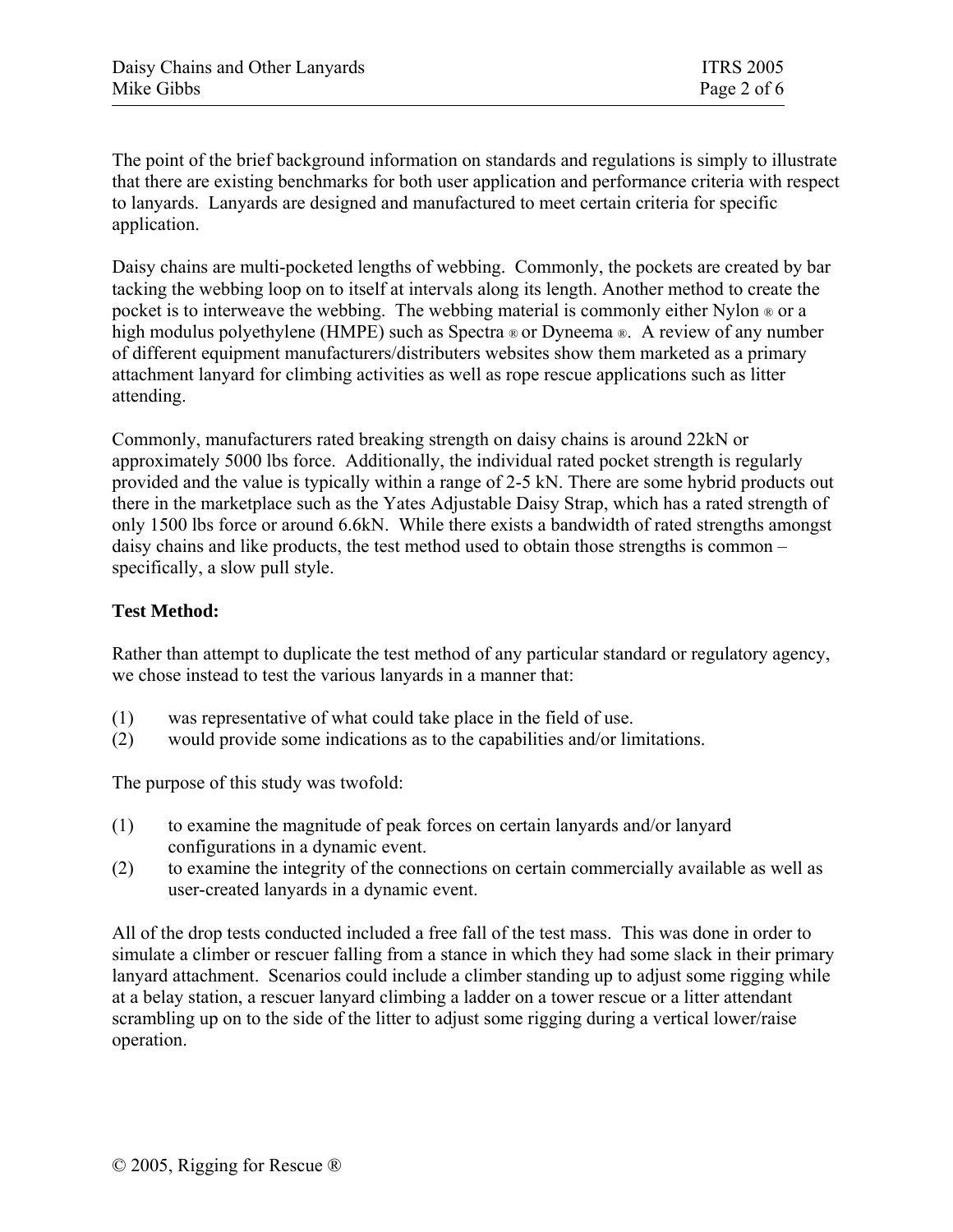The parameters we examined were:

- (1) lanyard make, model & construction
- (2) lanyard material  $&$  size
- (3) mass of the 'climber / rescuer'
- (4) inclusion / exclusion of an energy absorber
- (5) fall factor

All of the drop tests were conducted using a rigid test mass and a rigid anchor beam. The lanyards tested were new and unused.

The drops were conducted with either a 80 kg or a 100 kg mass. The 80 kg amount was selected to represent a climber mass. This amount is equal to the mass used by UIAA in testing and standard-setting for climbing equipment. The 100 kg mass was selected to represent a rescuer. This amount is on par with that used in testing by the British Columbia Council of Technical Rescue to represent a 'mountain rescuer'. Tests were not conducted with a NFPA one-person mass of 300 pounds force ( $\approx$  136 kg). Clearly, tests conducted with a 136 kg mass would likely produce lanyard failures and higher peak forces at smaller fall factors than those observed with the 100 kg mass.

The log sheets (included in this proceedings paper) from the two separate drop test series (2002 and 2005) outline the individual parameters and data points for each of the respective drop tests.

# **Data Highlights:**

Some of the noteworthy drop tests were the ones that produced high MAF values or ones that resulted in a failure of the lanyard being tested.

Table 1 highlights some of the drops conducted with the Metolius PAS (personal anchor system), which is a lanyard constructed out of Dyneema ®. Fall factors of 1.25 and higher with a 100 kg test mass produced failures of the lanyard. Very high peak forces were observed on all of the drops conducted with this lanyard.

| Tuble 1. Drop Test Dutch With Too Re Test Muss<br>Lanyard:<br>Metolius PAS (2005 DT-4) | <b>Fall Factor</b> | <b>MAF</b><br>(kN) | <b>Result</b>                 |  |  |
|----------------------------------------------------------------------------------------|--------------------|--------------------|-------------------------------|--|--|
|                                                                                        | $0.1\,$            | 19.2               | Catch<br>(no apparent damage) |  |  |
| Metolius PAS (2005 DT-6)                                                               | .25                | 20.9               | Failure                       |  |  |

#### Table 1: Drop Test Data with 100 kg Test Mass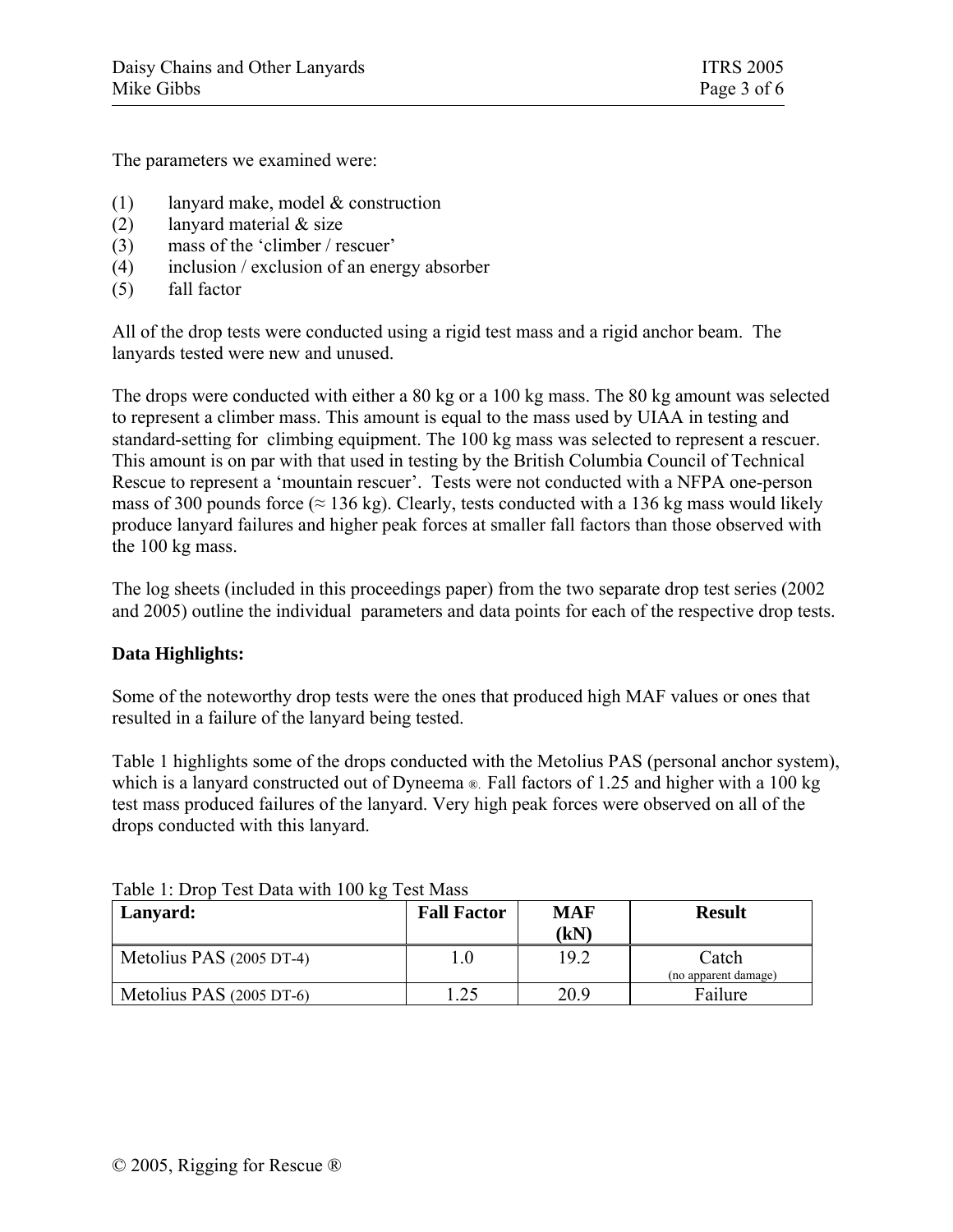Table 2 highlights some of the drops conducted with the Yates Spectra Daisy Chains. Using a 100 kg test mass, fall factors as low as 0.5 resulted in a failure of the lanyard.

| Lanyard:                         | <b>Fall Factor</b> | <b>MAF</b><br>$\bf (kN)$ | <b>Result</b>                            |
|----------------------------------|--------------------|--------------------------|------------------------------------------|
| Yates Spectra Daisy (2005 DT-26) | 0.25               | 9.0                      | Catch<br>(fibers separating at bar tack) |
| Yates Spectra Daisy (2005 DT-25) |                    | 113                      | Failure                                  |

Table 2: Drop Test Data with 100 kg Test Mass

While the inclusion of an energy absorber will certainly reduce the MAF (all other parameters being equal), it still may not be enough to prevent catastrophic failure depending upon the lanyard. Table 3 highlights drops conducted with the Yates Spectra Daisy Chain girth-hitched to a Yates Shorty Screamer energy absorber. In each of the drops the energy absorber fully deployed and a fall factor of 1.25 and higher failed the lanyard.

| Lanyard:                                                       | <b>Fall Factor</b> | <b>MAF</b><br>(kN) | <b>Result</b>                                                                                                    |
|----------------------------------------------------------------|--------------------|--------------------|------------------------------------------------------------------------------------------------------------------|
| Yates Spectra Daisy with Yates<br>Shorty Screamer (2005 DT-21) | 1.0                | 11.1               | Catch<br>(Shorty Screamer fully)<br>deployed; fibers separating at<br>bar tack on daisy chain -<br>near failure) |
| Yates Spectra Daisy with Yates<br>Shorty Screamer (2005 DT-23) | 1.25               | 16.1               | Failure<br><b>Shorty Screamer</b><br>fully deployed)                                                             |

Table 3: Drop Test Data with 100 kg Test Mass

Table 4 highlights some of the drops conducted with the Climb High 25mm Nylon Daisy Chains. While the MAF values were considerable, none of the tests failed the lanyard or resulted in any significant visible damage.

| Lanyard:                    | <b>Fall Factor</b> | <b>MAF</b> | <b>Result</b>                   |
|-----------------------------|--------------------|------------|---------------------------------|
|                             |                    | (kN)       |                                 |
| Climb High 25mm Nylon Daisy |                    | 12.8       | Catch                           |
| $(2005 DT-51)$              |                    |            | (no apparent damage)            |
| Climb High 25mm Nylon Daisy |                    | 17.0       | Catch                           |
| $(2005 DT-52)$              |                    |            | (moderate chafe at girth hitch) |
| Climb High 25mm Nylon Daisy | 2.0                | 19.9       | Catch                           |
| $(2005 DT-53)$              |                    |            | (moderate chafe at girth hitch) |

Table 4: Drop Test Data with 100 kg Test Mass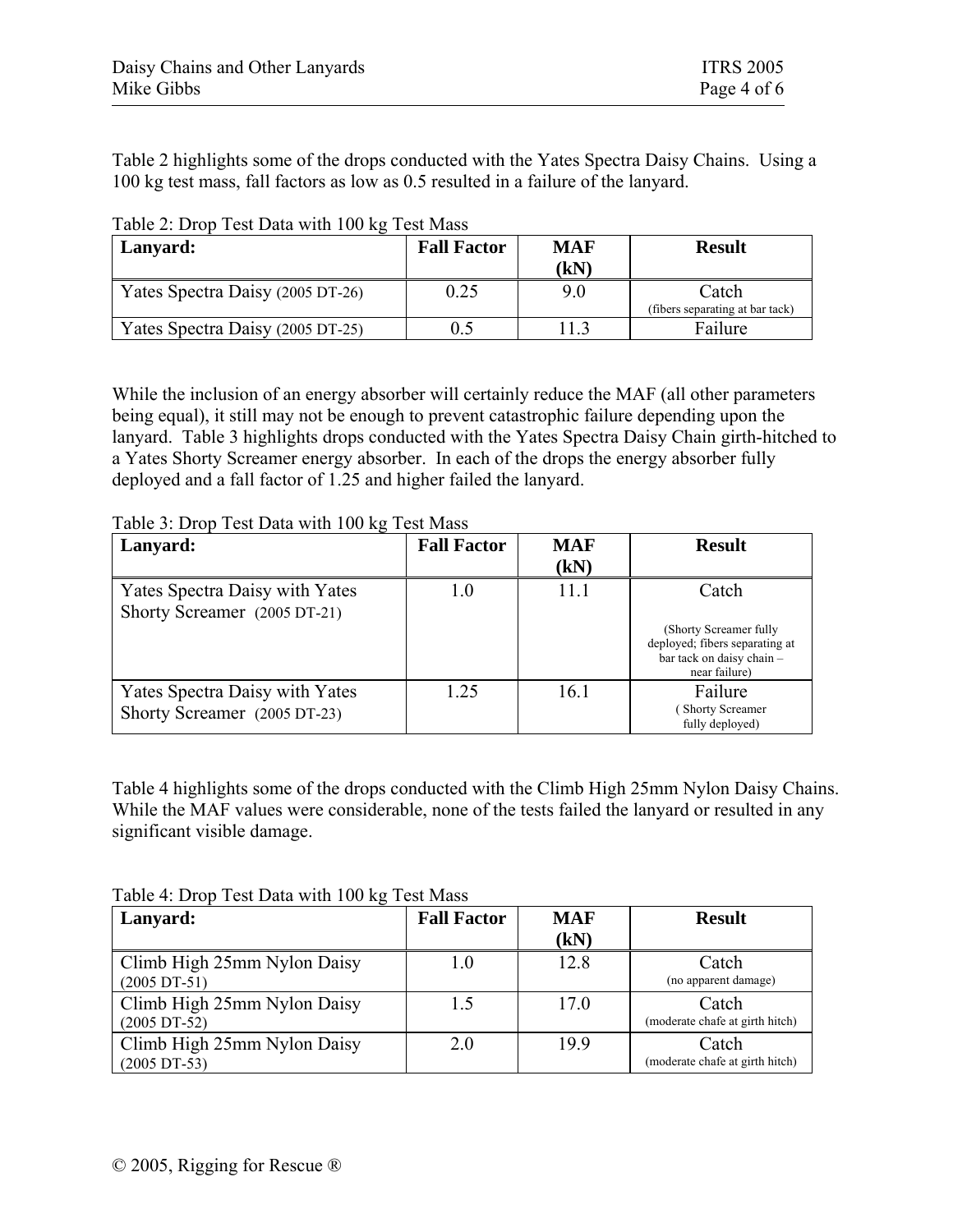Many of the drop tests in the 2005 series examined the Purcell Prusik being used as a lanyard. The Purcell Prusik originated in British Columbia in the 1970's and is used for a variety of different ropework applications including ascending a fixed line. The Purcell Prusik is commonly tied using either 6mm or 7mm nylon accessory cord and the nature of the design incorporates a prusik hitch on two strands of cord forming an adjustable closed-loop system. Depending upon a host of variables (# of wraps, diameter of cord, cord condition, snugness of prusik, etc.), the prusik hitch will exhibit a tendency to slip at a certain applied force. Used as a lanyard, it also offers a range of adjustability in length.

Table 5 highlights some of the drops conducted with the 7mm 3-wrap Purcell Prusik.

| Lanyard:                                                  | <b>Fall Factor</b> | <b>MAF</b><br>(kN) | <b>Result</b>                   |
|-----------------------------------------------------------|--------------------|--------------------|---------------------------------|
| Purcell Prusik made with 7mm PMI                          | 1.0                | 9.1                | Catch                           |
| nylon cord and 3 wraps on prusik<br>$(2005 \text{ DT-}8)$ |                    |                    | (light to moderate chafe/glaze) |
| Purcell Prusik made with 7mm PMI                          | 15                 | 12.7               | Catch                           |
| nylon cord and 3 wraps on prusik<br>$(2005 \text{ DT-9})$ |                    |                    | (light to moderate chafe/glaze) |
| Purcell Prusik made with 7mm PMI                          | 2.0                | 12.9               | Catch                           |
| nylon cord and 3 wraps on prusik<br>$(2005 DT-10)$        |                    |                    | (light to moderate chafe/glaze) |

Table 5: Drop Test Data with 100 kg Test Mass

# **Recommendations:**

The practice of effectuating technical rope rescues is often a somewhat improvisational activity. There are so many different variables to consider in processing the decisions to be made on the scene. In the end, it boils down to risk management and taking on acceptable levels of risk. And 'acceptable' level of risk varies organizationally, culturally and individually.

Subjecting rescuers to rigid standards and/or regulations with respect to the use and construction of primary attachment lanyards would possibly open up a Pandora's Box of trouble in an activity that relies heavily on judgment and flexibility in order to ensure its timely success. There are, however, some key principles that standard setting bodies and regulatory agencies addressing things like fall arrest, work positioning and via ferrata adhere to:

- limiting fall distance
- limiting MAF
- maintaining the integrity of the connection to the person

These principles are naturally designed to protect the person using the equipment. The rescue community should adopt these ideas in our use and selection of primary attachment lanyards.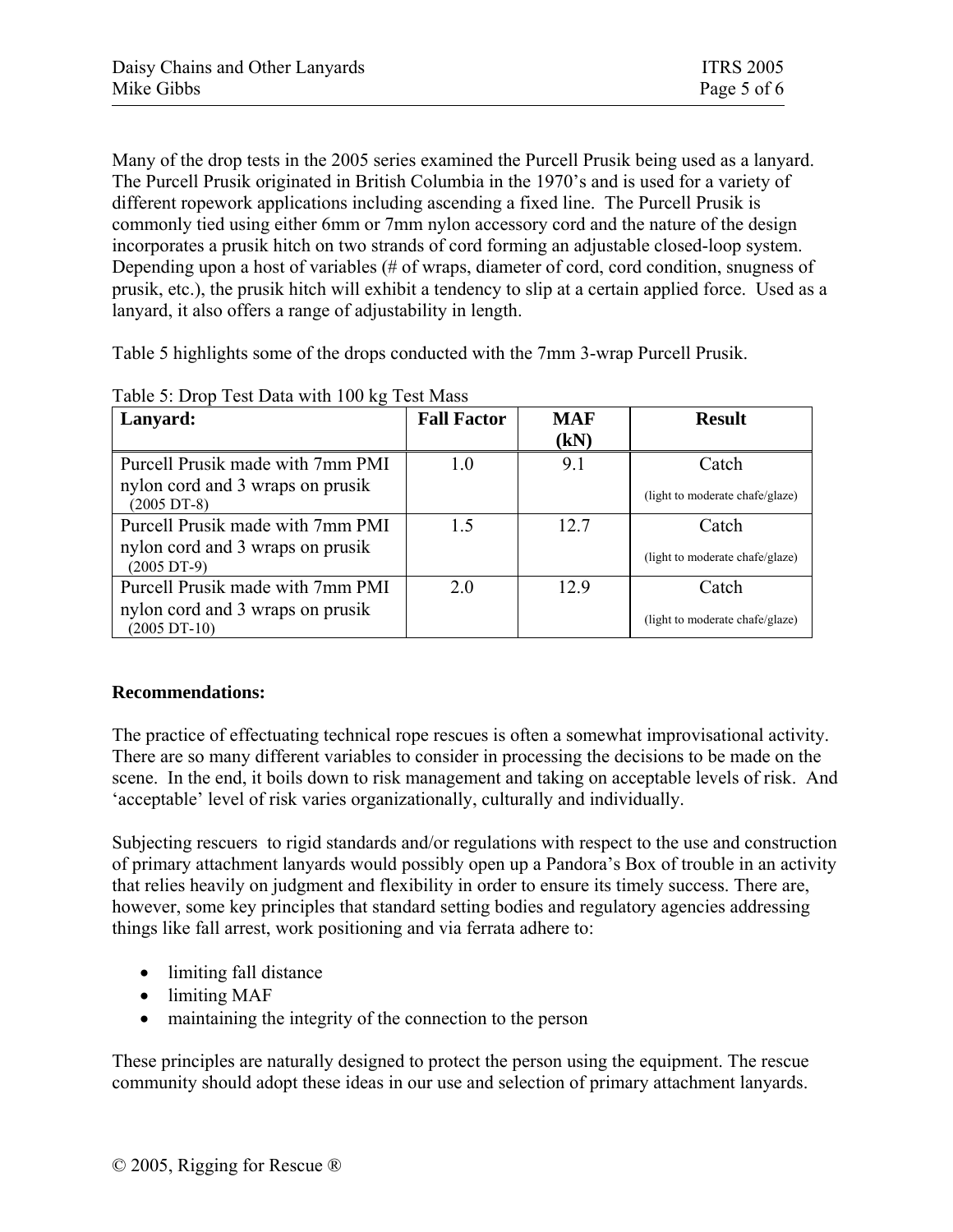At a minimum, a primary attachment lanyard should be able to withstand a fall factor of 1.0 with acceptable levels of peak force and stopping distance, while maintaining its functionality.

The introduction of high performance fibers into climbing and rope rescue equipment has some worthwhile applications. However, the use of HMPE like Spectra  $\infty$  or Dyneema  $\infty$  in the construction of daisy chains is simply a bad idea. The properties of HMPE include the benefits of high strength, the ability to float and excellent resistance to chemicals and U.V degradation. However, HMPE properties also include very low elongation at break and a low melting point. It is these last two properties that are likely the key contributing factors to:

- (1) the high peak force values observed in our testing of lanyards constructed out of these materials.
- (2) the breaking of these same lanyard types on certain drops.

A primary attachment lanyard in rescue work as well as climbing is an ubiquitous piece of equipment. The selection of that piece of gear should be made with careful consideration of the desirable characteristics for the activity {e.g. easily adjustable, lightweight, multi-function, etc.}.

When selecting a lanyard either to purchase or to construct:

- (1) avoid the use of low-elongation high performance fibers.
- (2) choose one that limits MAF to a reasonable level.
- (3) keep in mind that a lanyard that reduces MAF, subjects the user to other hazards due to increased fall distance.
- (4) select one that retains functionality even after a severe drop.

When using a lanyard as the only means of attachment to an anchor:

(1) keep unnecessary slack out of the lanyard, thereby keeping the potential fall factor low.

As rescuers and climbers we cannot eliminate all of the risks. However, we can reduce many of those risks to acceptable levels by appropriate selection and application of the equipment used in our respective activities.

# **Key References:**

#### www.yatesgear.com

Chapter XVII OSHA, Department of Labor Regulations (Standards - 29 CFR) PART 1926 – Safety and Health Regulations for Construction, Subpart M – Fall Protection, §1926.502 Fall protection systems criteria and practices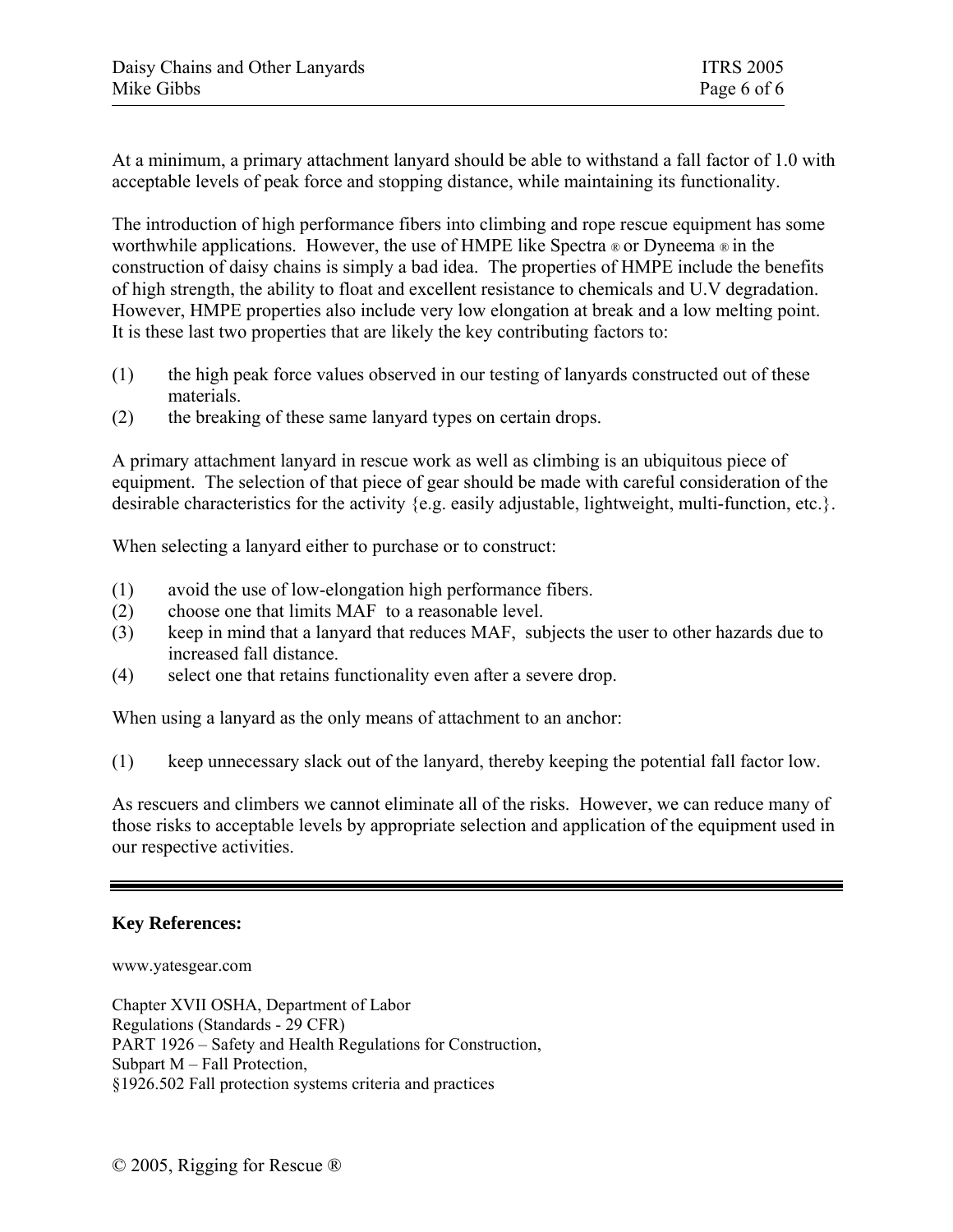**Lanyard Testing** Drop Test Log Sheet Date: 7-19-02

|         |                                                                                                                                                                                                             |                                                   | Initial                |              |                               |                |                                  |                                  | Page 1 of 2                           |
|---------|-------------------------------------------------------------------------------------------------------------------------------------------------------------------------------------------------------------|---------------------------------------------------|------------------------|--------------|-------------------------------|----------------|----------------------------------|----------------------------------|---------------------------------------|
| Test#   | Lanyard Type:<br>make, model, color                                                                                                                                                                         | Lanyard Type:<br>size, material &<br>construction | Unit<br>Length<br>(cm) | Mass<br>(kg) | <b>Drop</b><br>Height<br>(cm) | Fall<br>Factor | Slide<br><b>Distance</b><br>(cm) | <b>Final Unit</b><br>Length (cm) | Maximum<br><b>Arrest Force</b><br>(N) |
| 1 to 26 |                                                                                                                                                                                                             |                                                   |                        |              |                               |                |                                  |                                  |                                       |
|         |                                                                                                                                                                                                             | TESTS NOT GERMANE TO THE SUBJECT MATTER           |                        |              |                               |                |                                  |                                  |                                       |
|         |                                                                                                                                                                                                             |                                                   |                        |              |                               |                |                                  |                                  |                                       |
| 27      | Black Diamond; Daisy<br>Chain; Purple                                                                                                                                                                       | $11/16$ " x 55";<br>Nylon: sewn                   | 132                    | 80           | 33                            | 0.25           | NA                               | 143                              | 3628                                  |
|         | Comments: No apparent damage to the daisy chain. All bar tacks intact.                                                                                                                                      |                                                   |                        |              |                               |                |                                  |                                  |                                       |
| 28      | <b>Black Diamond; Daisy</b><br>Chain; Yellow                                                                                                                                                                | 11/16 " x 55":<br>Nylon; sewn                     | 133                    | 80           | 66.5                          | 0.5            | NA                               | 146.5                            | 5094                                  |
|         | Comments: No apparent damage to the daisy chain. All bar tacks intact.                                                                                                                                      |                                                   |                        |              |                               |                |                                  |                                  |                                       |
| 29      | <b>Black Diamond; Daisy</b><br>Chain; Purple                                                                                                                                                                | $11/16$ " x 55";<br>Nylon; sewn                   | 133                    | 80           | 99                            | 0.75           | NA                               | 147.5                            | 6962                                  |
|         | Comments: No apparent damage to the daisy chain. All bar tacks intact.                                                                                                                                      |                                                   |                        |              |                               |                |                                  |                                  |                                       |
|         |                                                                                                                                                                                                             |                                                   |                        |              |                               |                |                                  |                                  |                                       |
| 30      | <b>Black Diamond; Daisy</b><br>Chain: Yellow                                                                                                                                                                | $11/16$ " $\times$ 55":<br>Nylon; sewn            | 133                    | 80           | 132                           | 1              | <b>NA</b>                        | 151                              | 8211                                  |
|         | Comments: Visible damage - first bar tack proximal to the load totally blown out.<br>Girth hitch of the test unit to the shackle extremely difficult to release; nylon welding noted inside of girth hitch. |                                                   |                        |              |                               |                |                                  |                                  |                                       |
| 31      | Black Diamond; Daisy<br>Chain                                                                                                                                                                               | $11/16$ " x 55";<br>Nylon; sewn                   | 133                    | 80           | 165                           | 1.25           | <b>NA</b>                        | 153                              | 9155                                  |
|         | Comments: Girth hitch easy to remove. Three sets of bar tacks blown out from anchor side of test unit.                                                                                                      |                                                   |                        |              |                               |                |                                  |                                  |                                       |
|         |                                                                                                                                                                                                             |                                                   |                        |              |                               |                |                                  |                                  |                                       |
| 32      | Yates Adjustable Daisy 1" Nylon Webbing w/                                                                                                                                                                  | w/ Shorty Screamer   adjustable cam buckle        | 122.5                  | 80           | 122.5                         | 1              | <b>NA</b>                        | 164.5                            | 4866                                  |
|         | Comments: Unit was pre-set with =20cm of available tail prior to drop. Shorty Screamer completely deployed.                                                                                                 |                                                   |                        |              |                               |                |                                  |                                  |                                       |
|         | Girth hitch easy to remove. Slight deformation of cam buckle noted.                                                                                                                                         |                                                   |                        |              |                               |                |                                  |                                  |                                       |
| 33      | Yates Adjustable Daisy: 1" Nylon Webbing w/<br>w/ Shorty Screamer                                                                                                                                           | adjustable cam buckle                             | 120.5                  | 80           | 180.75                        | 1.5            | NA                               | Falled                           | 6592                                  |
|         | Comments: Unit was pre-set with =20cm of available tail prior to drop. Shorty Screamer completely deployed.                                                                                                 |                                                   |                        |              |                               |                |                                  |                                  |                                       |
|         | Daisy appeared to have failed at the cam buckle location.                                                                                                                                                   |                                                   |                        |              |                               |                |                                  |                                  |                                       |
|         |                                                                                                                                                                                                             |                                                   |                        |              |                               |                |                                  |                                  |                                       |
| 34      | Yates Adjustable Daisy 1" Nylon Webbing w/                                                                                                                                                                  | (No Shorty Screamer) adjustable cam buckle        | 105                    | 80           | 105                           |                | NA                               | Failed                           | 6983                                  |
|         | Comments: Unit was pre-set with =20cm of available tail prior to drop. Failure noted at cam buckle location.                                                                                                |                                                   |                        |              |                               |                |                                  |                                  |                                       |
|         |                                                                                                                                                                                                             |                                                   |                        |              |                               |                |                                  |                                  |                                       |
| 35      | <b>Purcell Prusik</b><br>w/ 2-wrap prusik                                                                                                                                                                   | 7mm Mammut Cord;<br>tied                          | 88                     | 80           | 88                            |                | 6                                | 105                              | 7103                                  |
|         | Comments: No apparent damage.                                                                                                                                                                               |                                                   |                        |              |                               |                |                                  |                                  |                                       |
|         |                                                                                                                                                                                                             |                                                   |                        |              |                               |                |                                  |                                  |                                       |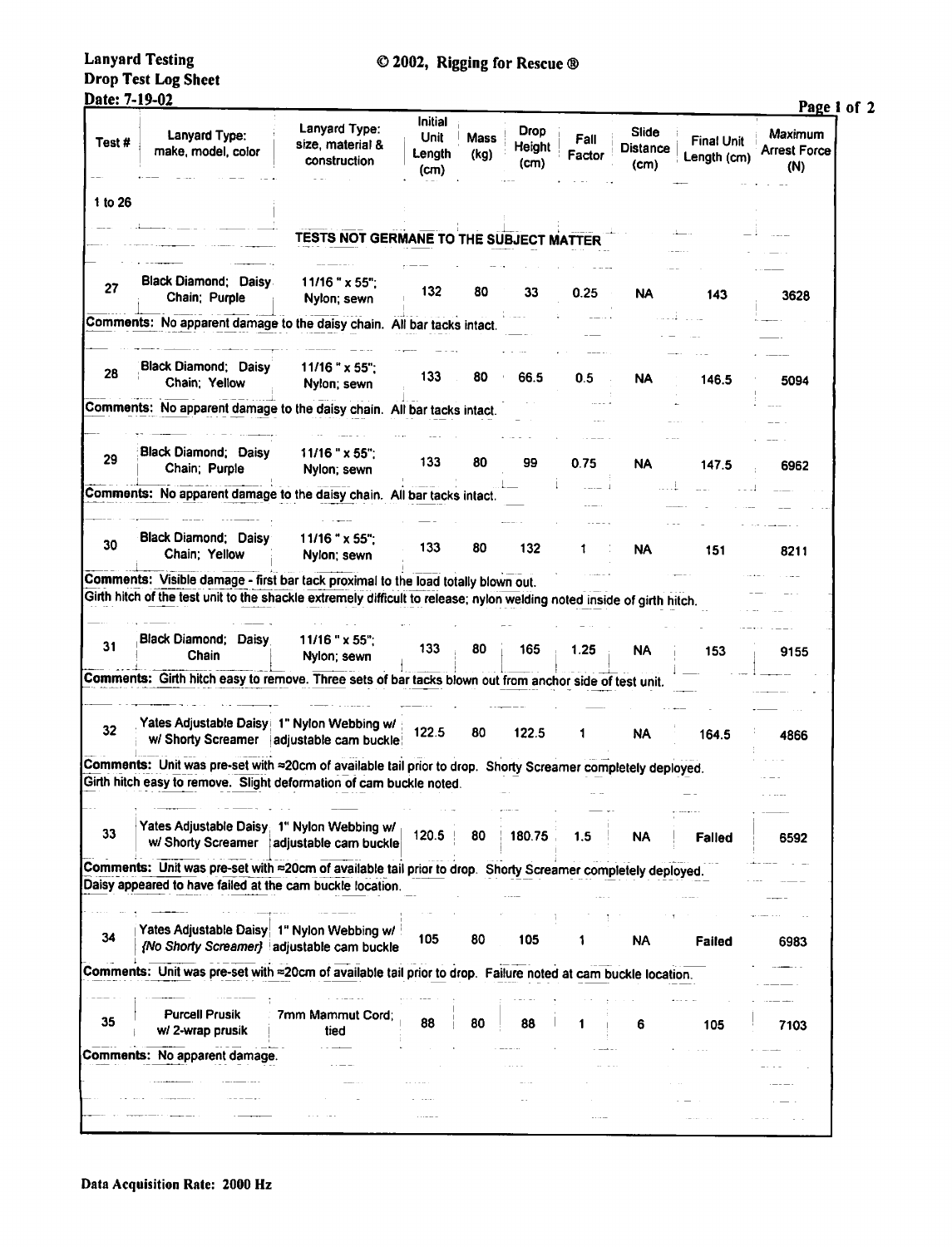**Lanyard Testing** Drop Test Log Sheet<br>Date: 7-19-02

### © 2002, Rigging for Rescue ®

 $\mathbf{p}_t$  $2 of 2$ 

|        |                                                                                                                       |                                                   |                                          |              |                        |                |                                  |                                  | <u>rage</u>                           |
|--------|-----------------------------------------------------------------------------------------------------------------------|---------------------------------------------------|------------------------------------------|--------------|------------------------|----------------|----------------------------------|----------------------------------|---------------------------------------|
| Test # | Lanyard Type:<br>make, model, color                                                                                   | Lanyard Type:<br>size, material &<br>construction | Initial<br><b>Unit</b><br>Length<br>(cm) | Mass<br>(kg) | Drop<br>Height<br>(cm) | Fall<br>Factor | Slide<br><b>Distance</b><br>(cm) | <b>Final Unit</b><br>Length (cm) | Maximum<br><b>Arrest Force</b><br>(N) |
| 36     | <b>Purcell Prusik</b><br>w/2-wrap prusik                                                                              | 7mm Mammut Cord:<br>tied                          | 85                                       | 80           | 127.5                  | 1.5            | 10                               | 102.5                            | 8870                                  |
|        | Comments: No apparent damage.                                                                                         |                                                   |                                          |              |                        |                |                                  |                                  |                                       |
| 37     | <b>Black Diamond; Daisy</b><br>Chain; Yellow                                                                          | 11/16 " x 45":<br>Nylon; sewn                     | 110                                      | 80           | 110                    |                | <b>NA</b>                        | 125.5                            | 7592                                  |
|        | Comments: Three bar tacks blown apart (proximal to anchor side).                                                      |                                                   |                                          |              |                        |                |                                  |                                  |                                       |
| 38     | <b>Black Diamond; Daisy</b><br>Chain; Green                                                                           | $11/16$ " x 45";<br>Nylon; sewn                   | 110                                      | 80           | 110                    |                | <b>NA</b>                        | 123.5                            | 8287                                  |
|        | Comments: Three bar tacks blown apart.                                                                                |                                                   |                                          |              |                        |                |                                  |                                  |                                       |
| 39     | <b>Black Diamond; Daisy</b><br>Chain w/Yates Shorty<br>Screamer                                                       | $11/16$ " $\times$ 45":<br>Nylon; sewn            | 118                                      | 80           | 118                    | 1              | <b>NA</b>                        | 159                              | 5821                                  |
|        | Comments: Shorty Screamer fully deployed. No apparent damage to daisy chain.                                          |                                                   |                                          |              |                        |                |                                  |                                  |                                       |
| 40     | Climb High;<br>Daisy Chain                                                                                            | $11/16$ " x 48";<br>Spectra; sewn                 | 129                                      | 80           | 129                    |                | <b>NA</b>                        | Failed                           | 10958                                 |
|        | Comments: Daisy chain failed at first pocket proximal to the anchor side.                                             |                                                   |                                          |              |                        |                |                                  |                                  |                                       |
| 41     | Climb High;<br>Daisy Chain                                                                                            | 11/16 " x 48";<br>Spectra; sewn                   | 130                                      | 80           | 130                    |                | <b>NA</b>                        | Failed                           | 11371                                 |
|        | Comments: Daisy chain failed at girth hitch attachment to the test mass.                                              |                                                   |                                          |              |                        |                |                                  |                                  |                                       |
| 42     | Climb High; Daisy<br>Chain w/Yates Shorty<br><b>Screamer</b>                                                          | 11/16 " x 48":<br>Spectra; sewn                   | 139                                      | 80           | 139                    |                | <b>NA</b>                        | 193                              | 7070                                  |
|        | Comments: Shorty Screamer completely deployed. No apparent damage to the daisy chain.                                 |                                                   |                                          |              |                        |                |                                  |                                  |                                       |
| 43     | <b>Black Diamond:</b><br><b>Daisy Chain</b>                                                                           | $11/16$ " x 45":<br>Nylon; sewn                   | 109                                      | 80           | 163.5                  | 1.5            | <b>NA</b>                        | 128                              | 14716                                 |
|        | Comments: Significant difficulty removing girth hitch; nylon welding noted at girth hitch. Eight bar tacks blown out. |                                                   |                                          |              |                        |                |                                  |                                  |                                       |
| 44     | <b>Black Diamond:</b><br>Daisy Chain                                                                                  | 11/16 " x 45";<br>Nylon; sewn                     | 111                                      | 80           | 166.5                  | 1.5            | <b>NA</b>                        | 130.5                            | 12859                                 |
|        | Comments: No difficulty removing girth hitch; no nylon welding noted at girth hitch. Seven bar tacks blown out.       |                                                   |                                          |              |                        |                |                                  |                                  |                                       |
| 45     | <b>Black Diamond: Daisy</b><br>Chain w/Yates Shorty<br>Screamer                                                       | 11/16 " x 45";<br>Nylon; sewn                     | 118                                      | 80           | 177                    | 1.5            | <b>NA</b>                        | 166                              | 7038                                  |
|        | Comments: Shorty Screamer completely deployed. No apparent damage to the daisy chain.                                 |                                                   |                                          |              |                        |                |                                  |                                  |                                       |
| 46     | Climb High;<br>Daisy Chain                                                                                            | 11/16 " x 48";<br>Spectra; sewn                   | 130.5                                    | 80           | 195.75                 | 1.5            | <b>NA</b>                        | Failed                           | 17007                                 |
|        | Comments: Four bar tacks blown apart before complete failure.                                                         |                                                   |                                          |              |                        |                |                                  |                                  |                                       |
| 47     | Climb High; Daisy<br>Chain w/Yates Shorty<br>Screamer                                                                 | $11/16$ " $\times$ 48";<br>Spectra; sewn          | 139                                      | 80           | 208.5                  | 1.5            | <b>NA</b>                        | 206.5                            | 13141                                 |
|        | Comments: Shorty Screamer completely deployed. Fibers separating. Near failure of daisy chain.                        |                                                   |                                          |              |                        |                |                                  |                                  |                                       |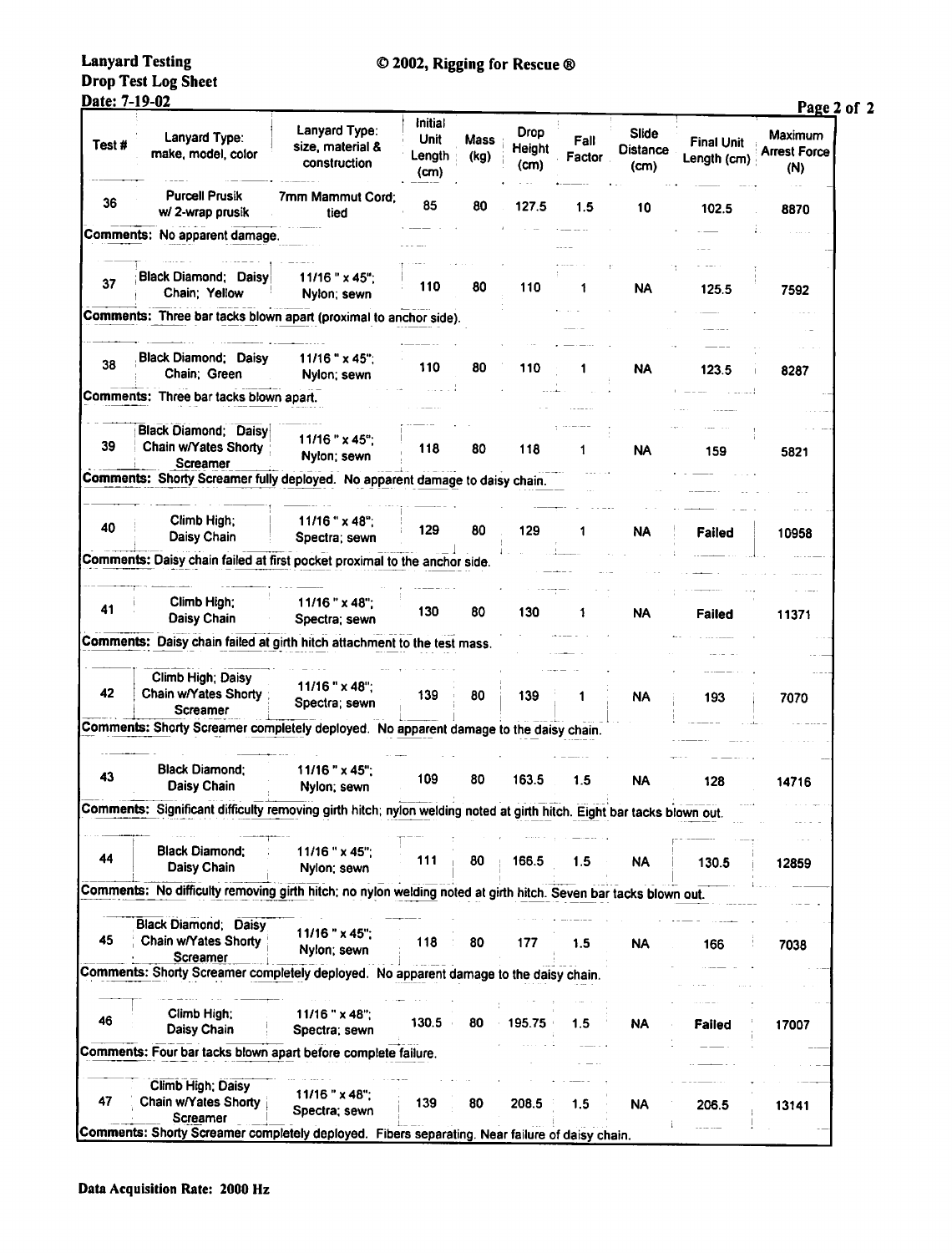#### **Lanyard Testing** Drop Test Log Sheet Date: 3-4-05

| Date: 3-4-05 |                                                     |                                                                                                                        |                                          |              |                               |                |                                  |                                  | Page 1 of 5                           |
|--------------|-----------------------------------------------------|------------------------------------------------------------------------------------------------------------------------|------------------------------------------|--------------|-------------------------------|----------------|----------------------------------|----------------------------------|---------------------------------------|
| Test#        | Lanyard Type:<br>make, model, color                 | Lanyard Type:<br>size, material &<br>construction                                                                      | <b>Initial</b><br>Unit<br>Length<br>(cm) | Mass<br>(kg) | <b>Drop</b><br>Height<br>(cm) | Fall<br>Factor | <b>Slide</b><br>Distance<br>(cm) | <b>Final Unit</b><br>Length (cm) | Maximum<br><b>Arrest Force</b><br>(N) |
| 1            | <b>Yates Heavy Duty</b><br>Daisy Chain; Black       | 70" x 1"; Nylon<br>(suspect Spec 18)                                                                                   | 173                                      | 100          | 173                           | 1              | NA                               | <b>MNT</b>                       | 13327                                 |
|              | Comments: No apparent damage.                       |                                                                                                                        |                                          |              |                               |                |                                  |                                  |                                       |
| 2            | <b>Yates Heavy Duty</b><br>Daisy Chain; Black       | 70" x 1"; Nylon<br>(suspect Spec 18)                                                                                   | 173                                      | 100          | 259.5                         | 1.5            | <b>NA</b>                        | 198                              | 16523                                 |
|              |                                                     | Comments: Four bar tacks blown apart (proximal to anchor side).                                                        |                                          |              |                               |                |                                  |                                  |                                       |
|              |                                                     |                                                                                                                        |                                          |              |                               |                |                                  |                                  |                                       |
| 3            | <b>Yates Heavy Duty</b><br>Daisy Chain; Black       | 70" x 1"; Nylon<br>(suspect Spec 18)                                                                                   | 173                                      | 100          | 303                           | 1.75           | <b>NA</b>                        | 200                              | 17294                                 |
|              |                                                     | Comments: Four bar tacks blown apart (anchor side). One bar tack torn on load side. Heavy fusing at girth hitch.       |                                          |              |                               |                |                                  |                                  |                                       |
| 4            | <b>Metolius PAS</b>                                 | Dyneema; sewn                                                                                                          | 99                                       | 100          | 99                            |                | <b>NA</b>                        | 116                              | 19257                                 |
|              |                                                     | Comments: Rigged per manufacturers instructions. Minor chafe at girth hitch. No other apparent damage.                 |                                          |              |                               |                |                                  |                                  |                                       |
|              |                                                     |                                                                                                                        |                                          |              |                               |                |                                  |                                  |                                       |
| 5            | Metolius PAS                                        | Dyneema; sewn                                                                                                          | 99                                       | 100          | 148.5                         | 1.5            | <b>NA</b>                        | <b>Failed</b>                    | 20661                                 |
|              |                                                     | Comments: Failed in first link after the girth hitch at the load end. Failed in the webbing link - not the stitching.  |                                          |              |                               |                |                                  |                                  |                                       |
| 6            | Metolius PAS                                        | Dyneema; sewn                                                                                                          | 99                                       | 100          | 123.8                         | 1.25           | <b>NA</b>                        | <b>Failed</b>                    | 20900                                 |
|              | Comments: Same failure location as in drop test #5. |                                                                                                                        |                                          |              |                               |                |                                  |                                  |                                       |
|              |                                                     |                                                                                                                        |                                          |              |                               |                |                                  |                                  |                                       |
| 7            | <b>Metolius PAS</b>                                 | Dyneema; sewn                                                                                                          | 99                                       | 100          | 99                            | 1              | <b>NA</b>                        | 116                              | 18251                                 |
|              | Comments: No apparent damage.                       |                                                                                                                        |                                          |              |                               |                |                                  |                                  |                                       |
| 8            | <b>Purcell Prusik</b><br>w/ 3-wrap prusik           | 7mm PMI Cord: tied                                                                                                     | 66.5                                     | 100          | 66.5                          |                | 13                               | 91                               | 9135                                  |
|              |                                                     | Comments: Purcell adjusted to its shortest configuration. Prusik "appropriately snug" (e.g. hear the friction).        |                                          |              |                               |                |                                  |                                  |                                       |
|              |                                                     | Light chafe at girth hitch. Moderate chafe at figure 8. Light chafe/glaze at prusik location.                          |                                          |              |                               |                |                                  |                                  |                                       |
| 9            | <b>Purcell Prusik</b><br>w/ 3-wrap prusik           | 7mm PMI Cord; tied                                                                                                     | 71                                       | 100          | 106.5                         | 1.5            | 12                               | 93.5                             | 12707                                 |
|              |                                                     | Comments: Light chafe at girth hitch. Light to moderate chafe at figure 8. Light to moderate chafe/glaze at prusik.    |                                          |              |                               |                |                                  |                                  |                                       |
| 10           | <b>Purcell Prusik</b><br>w/ 3-wrap prusik           | 7mm PMI Cord; tied                                                                                                     | 68                                       | 100          | 136                           | 2              | 15.5                             | 95.5                             | 12987                                 |
|              |                                                     | Comments: Moderate chafe at girth hitch. Light to moderate chafe at figure 8. Light to moderate chafe/glaze at prusik. |                                          |              |                               |                |                                  |                                  |                                       |
| 11           | <b>Purcell Prusik</b><br>w/ 2-wrap prusik           | 7mm PMI Cord; tied                                                                                                     | 72                                       | 100          | 72                            |                | 21.5                             | 98                               | 9731                                  |
|              |                                                     | Comments: Same set up as drops 8-10 except 2-wrap prusik (shortest configuration, snug prusik, etc.)                   |                                          |              |                               |                |                                  |                                  |                                       |
|              |                                                     | Light chafe at girth hitch. Light chafe at figure 8. Light to moderate chafe/glaze at prusik.                          |                                          |              |                               |                |                                  |                                  |                                       |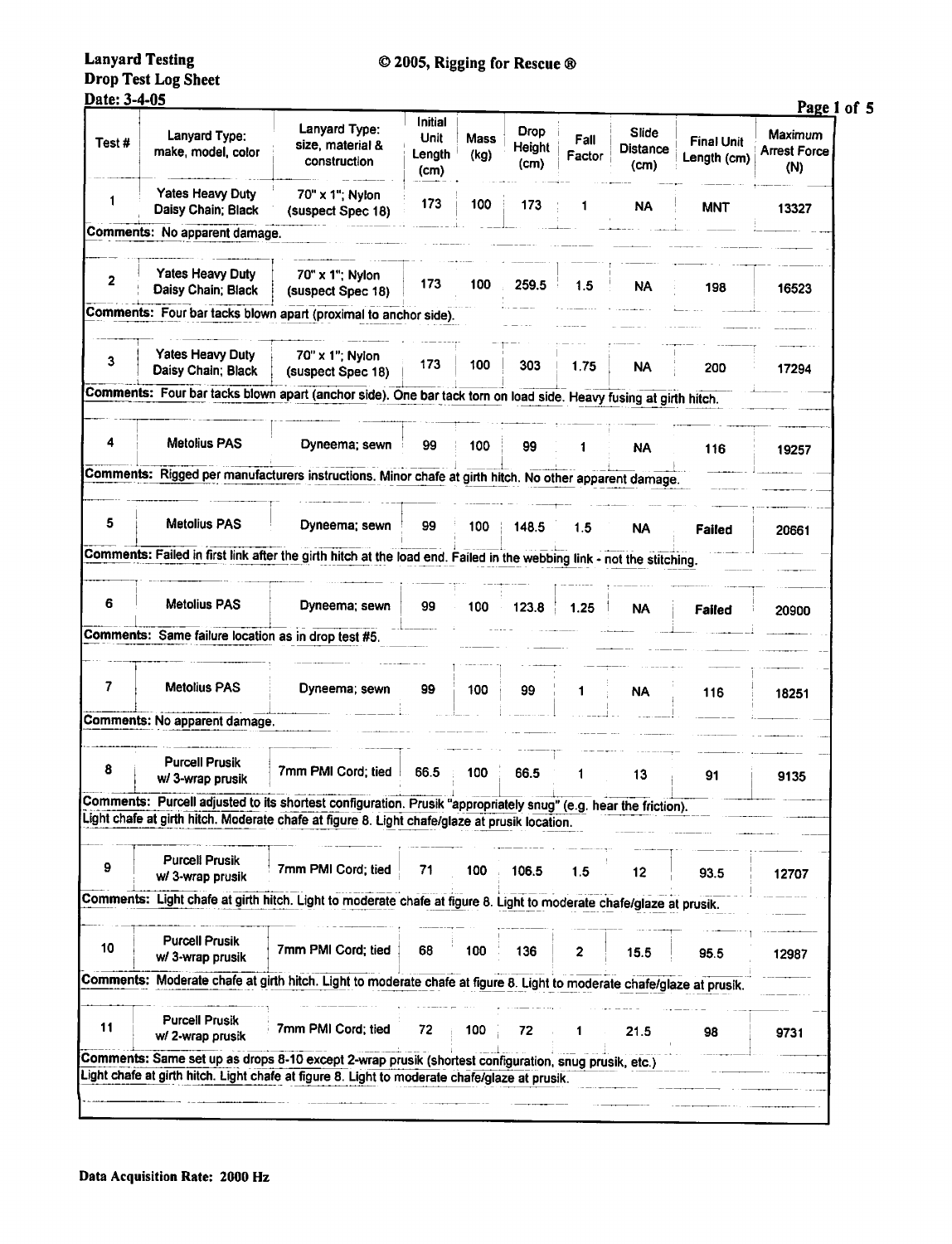**Lanyard Testing Drop Test Log Sheet** Date: 3-4-05

|                  |                                                                                                                                                                                                                                                                                                                                                  |                                                                                      | Initial                |              |                               |                |                                  |                                  | Page 2 of 5                           |
|------------------|--------------------------------------------------------------------------------------------------------------------------------------------------------------------------------------------------------------------------------------------------------------------------------------------------------------------------------------------------|--------------------------------------------------------------------------------------|------------------------|--------------|-------------------------------|----------------|----------------------------------|----------------------------------|---------------------------------------|
| Test #           | Lanyard Type:<br>make, model, color                                                                                                                                                                                                                                                                                                              | Lanyard Type:<br>size, material &<br>construction                                    | Unit<br>Length<br>(cm) | Mass<br>(kg) | <b>Drop</b><br>Height<br>(cm) | Fall<br>Factor | Slide<br><b>Distance</b><br>(cm) | <b>Final Unit</b><br>Length (cm) | Maximum<br><b>Arrest Force</b><br>(N) |
| 12               | <b>Purcell Prusik</b><br>w/ 2-wrap prusik                                                                                                                                                                                                                                                                                                        | 7mm PMI Cord; tied                                                                   | 73                     | 100          | 109.5                         | 1.5            | 38.5                             | 108.5                            | 10073                                 |
|                  | Comments: Light chafe at girth hitch. Light chafe at figure 8. Light to moderate chafe/glaze at prusik.                                                                                                                                                                                                                                          |                                                                                      |                        |              |                               |                |                                  |                                  |                                       |
| 13               | <b>Purcell Prusik</b><br>w/2-wrap prusik                                                                                                                                                                                                                                                                                                         | 7mm PMI Cord; tied                                                                   | 69.5                   | 100          | 139                           | 2              | 48                               | 111.5                            | 11918                                 |
|                  | Comments: Moderate chafe at girth hitch. Moderate chafe at figure 8. Moderate chafe/glaze at prusik.                                                                                                                                                                                                                                             |                                                                                      |                        |              |                               |                |                                  |                                  |                                       |
| 14               | <b>Purcell Prusik</b><br>w/2-wrap prusik                                                                                                                                                                                                                                                                                                         | 7mm PMI Cord; tied                                                                   | 52.5                   | 100          | 78.75                         | 1.5            | ٥                                | 61                               | 15057                                 |
|                  | Comments: The test included a carabiner-clip from the primary attachment loop back to the girth hitch location.<br>This configuration resulted in a shorter lanyard length and no slippage of the prusik hitch.<br>Moderate chafe at girth hitch. Moderate chafe at figure 8. Moderate chafe/glaze at prusik. Some sheath damage at girth hitch. |                                                                                      |                        |              |                               |                |                                  |                                  |                                       |
| 15               | <b>Purcell Prusik</b><br>w/ 3-wrap prusik                                                                                                                                                                                                                                                                                                        | 6mm PMI Cord; tied                                                                   | 74                     | 100          | 74                            |                | 12                               | 97                               | 8947                                  |
|                  | Comments: Light chafe at girth hitch. Moderate chafe at figure 8. Moderate chafe/glaze at prusik.                                                                                                                                                                                                                                                |                                                                                      |                        |              |                               |                |                                  |                                  |                                       |
| 16               | <b>Purcell Prusik</b><br>w/ 3-wrap prusik                                                                                                                                                                                                                                                                                                        | 6mm PMI Cord; tied                                                                   | 66.5                   | 100          | 99.75                         | 1.5            | 16.5                             | 93                               | 11151                                 |
|                  | Comments: Light chafe at girth hitch. Moderate chafe at figure 8. Moderate chafe/glaze at prusik.                                                                                                                                                                                                                                                |                                                                                      |                        |              |                               |                |                                  |                                  |                                       |
| 17               | <b>Purcell Prusik</b><br>w/ 3-wrap prusik                                                                                                                                                                                                                                                                                                        | 6mm PMI Cord; tied                                                                   | 67.5                   | 100          | 135                           | 2              | 21                               | 95.5                             | 11491                                 |
|                  | Comments: Light to moderate chafe at girth hitch. Moderate chafe at figure 8. Moderate chafe/glaze at prusik.                                                                                                                                                                                                                                    |                                                                                      |                        |              |                               |                |                                  |                                  |                                       |
| 18               | <b>Purcell Prusik</b><br>w/2-wrap prusik                                                                                                                                                                                                                                                                                                         | 6mm PMI Cord; tied                                                                   | 74                     | 100          | 74                            |                | 24.5                             | 101                              | 9753                                  |
| <b>Comments:</b> |                                                                                                                                                                                                                                                                                                                                                  | Light chafe at girth hitch. Light chafe at figure 8. Moderate chafe/glaze at prusik. |                        |              |                               |                |                                  |                                  |                                       |
| 19               | <b>PUTCEIL PIUSIK</b><br>w/ 2-wrap prusik                                                                                                                                                                                                                                                                                                        | 6mm PMI Cord; tied                                                                   | 75                     | 100          | 112.5                         | 1.5            | 31.5                             | 109.5                            | 11112                                 |
|                  | Comments: Moderate chafe at girth hitch. Sheath stripped on one strand at figure 8. Moderate chafe/glaze at prusik.                                                                                                                                                                                                                              |                                                                                      |                        |              |                               |                |                                  |                                  |                                       |
|                  | <b>Purcell Prusik</b>                                                                                                                                                                                                                                                                                                                            |                                                                                      |                        |              |                               |                |                                  |                                  |                                       |
| 20               | w/2-wrap prusik                                                                                                                                                                                                                                                                                                                                  | 6mm PMI Cord; tied                                                                   | 74                     | 100          | 148                           | 2              | 54                               | 119.5                            | 11673                                 |
|                  | Comments: Moderate chafe at girth hitch. Moderate chafe at figure 8. Moderate to heavy chafe/glaze at prusik.                                                                                                                                                                                                                                    |                                                                                      |                        |              |                               |                |                                  |                                  |                                       |
| 21               | Yates Daisy Chain w/<br><b>Shorty Screamer</b>                                                                                                                                                                                                                                                                                                   | 13mm; Spectra; sewn)                                                                 | 125                    | 100          | 125                           | 1              | NA                               | 178.5                            | 11140                                 |
|                  | Comments: Shorty Screamer fully deployed. Girth hitch easy to undo. Daisy stitching coming apart at anchor end.                                                                                                                                                                                                                                  |                                                                                      |                        |              |                               |                |                                  |                                  |                                       |
|                  |                                                                                                                                                                                                                                                                                                                                                  | Yates Daisy Chain w/ 13mm; Spectra; sewn                                             | 125                    | 100          | 187.5                         | 1.5            | <b>NA</b>                        | Failed                           | 12539                                 |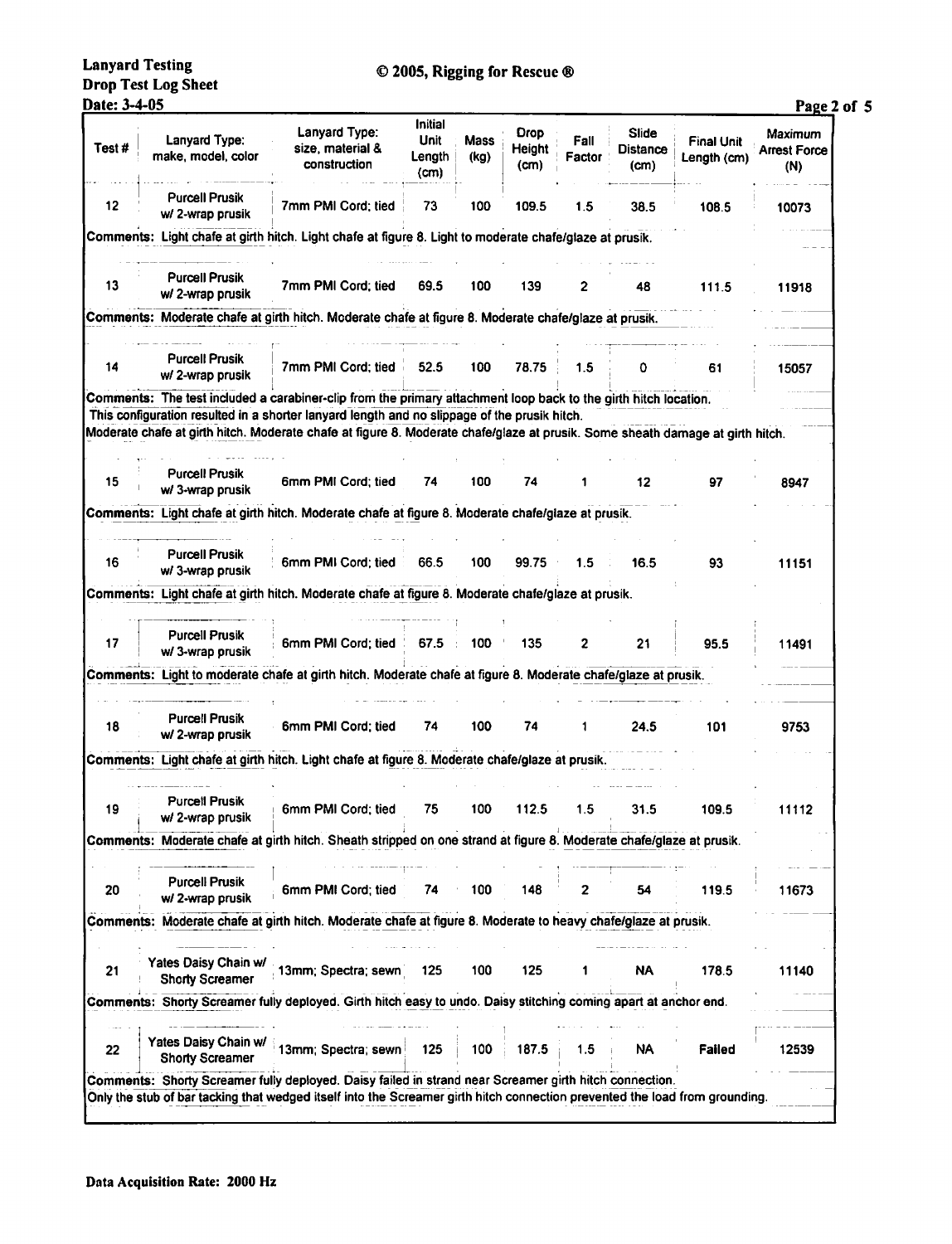**Lanyard Testing** Drop Test Log Sheet Date: 3-4-05 and 3-5-05

## © 2005, Rigging for Rescue ®

Page 3 of 5

| Test# | Lanyard Type:<br>make, model, color                                                                            | Lanyard Type:<br>size, material &<br>construction                                      | Initial<br>Unit<br>Length<br>(cm) | Mass<br>(kg) | <b>Drop</b><br><b>Height</b><br>(cm) | Fall<br>Factor | Slide<br><b>Distance</b><br>(c <sub>m</sub> ) | <b>Final Unit</b><br>Length (cm) | Maximum<br><b>Arrest Force</b><br>(N) |
|-------|----------------------------------------------------------------------------------------------------------------|----------------------------------------------------------------------------------------|-----------------------------------|--------------|--------------------------------------|----------------|-----------------------------------------------|----------------------------------|---------------------------------------|
| 23    | Yates Daisy Chain w/<br><b>Shorty Screamer</b>                                                                 | 13mm; Spectra; sewn)                                                                   | 125                               | 100          | 156.25                               | 1.25           | NA                                            | Failed                           | 16110                                 |
|       | Comments: Same results as drop test #22.                                                                       |                                                                                        |                                   |              |                                      |                |                                               |                                  |                                       |
| 24    | Yates Daisy Chain (no<br>Shorty Screamer}                                                                      | 13mm; Spectra; sewn                                                                    | 115                               | 100          | 86.5                                 | 0.75           | NA                                            | Failed                           | 10800                                 |
|       | Comments: Failed in a bar tacked location.                                                                     |                                                                                        |                                   |              |                                      |                |                                               |                                  |                                       |
| 25    | Yates Daisy Chain (no<br>Shorty Screamer}                                                                      | 13mm; Spectra; sewn                                                                    | 115                               | 100          | 57.5                                 | 0.5            | NA                                            | <b>Failed</b>                    | 11307                                 |
|       | <b>Comments: Failed.</b>                                                                                       |                                                                                        |                                   |              |                                      |                |                                               |                                  |                                       |
| 26    | <b>Shorty Screamer)</b>                                                                                        | Yates Daisy Chain (no 13mm; Spectra; sewn                                              | 115                               | 100          | 28.75                                | 0.25           | NA                                            | MNT                              | 9096                                  |
|       | Comments: Near failure. Fibers separating at first bar tack.                                                   |                                                                                        |                                   |              |                                      |                |                                               |                                  |                                       |
| 27    | <b>Yates Daisy Chain</b>                                                                                       | 11/16"; Nylon; sewn                                                                    | MNT                               | 100          | 0                                    | 0              | <b>NA</b>                                     | <b>MNT</b>                       | 2651                                  |
|       | Comments: Clipped two pockets side by side. Demonstrating an incorrect attachment method, but one that is      |                                                                                        |                                   |              |                                      |                |                                               |                                  |                                       |
|       | commonly observed to be used in the field. No apparent damage.                                                 |                                                                                        |                                   |              |                                      |                |                                               |                                  |                                       |
| 28    | <b>Yates Daisy Chain</b>                                                                                       | 11/16"; Nylon; sewn                                                                    | 100                               | 100          | 25                                   | 0.25           | <b>NA</b>                                     | MNT                              | 4698                                  |
|       | Comments: Same set up as drop test #27. No failure.                                                            |                                                                                        |                                   |              |                                      |                |                                               |                                  |                                       |
| 29    | <b>Yates Daisy Chain</b>                                                                                       | 11/16"; Nylon; sewn                                                                    | 94                                | 100          | 31.3                                 | 0.33           | NA                                            | MNT                              | 5949                                  |
|       | Comments: Same set up as drop tests #27 & 28. Tore through one and a half of three bar tacks.                  |                                                                                        |                                   |              |                                      |                |                                               |                                  |                                       |
| 30    | <b>Yates Daisy Chain</b>                                                                                       | 11/16"; Nylon; sewn                                                                    | 87                                | 100          | 43.5                                 | 0.5            | <b>NA</b>                                     | Failed                           | 6434                                  |
|       | Comments: Same set up as drop tests #27 - 29. Failed.                                                          |                                                                                        |                                   |              |                                      |                |                                               |                                  |                                       |
| 31    |                                                                                                                | Yates Adjustable Daisy 1" Nylon Webbing w/<br>w/ Shorty Screamer adjustable cam buckle | 100                               | 100          | 100                                  | 1              | NA                                            | MNT                              | 6663                                  |
|       | Comments: Full deployment of Shorty Screamer. Deformation of buckle. Moderate damage to webbing under the cam. |                                                                                        |                                   |              |                                      |                |                                               |                                  |                                       |
| 32    | <b>Yates Daisy Chain</b><br>{frozen overnight}                                                                 | 11/16"; Nylon; sewn                                                                    | 130                               | 80           | 130                                  |                | <b>NA</b>                                     | 151                              | 9020                                  |
|       | Comments: Soaked in water for 5 minutes and left outside overnight (-2° C). Stiff prior to drop test.          |                                                                                        |                                   |              |                                      |                |                                               |                                  |                                       |
| 33    | Climb High<br><b>Daisy Chain</b>                                                                               | 11/16"; Spectra; sewn                                                                  | 130                               | 80           | 65                                   | 0.5            | <b>NA</b>                                     | 153.5                            | 9949                                  |
|       | Comments: One pocket blown out at anchor end.                                                                  |                                                                                        |                                   |              |                                      |                |                                               |                                  |                                       |
|       |                                                                                                                |                                                                                        |                                   |              |                                      |                |                                               |                                  |                                       |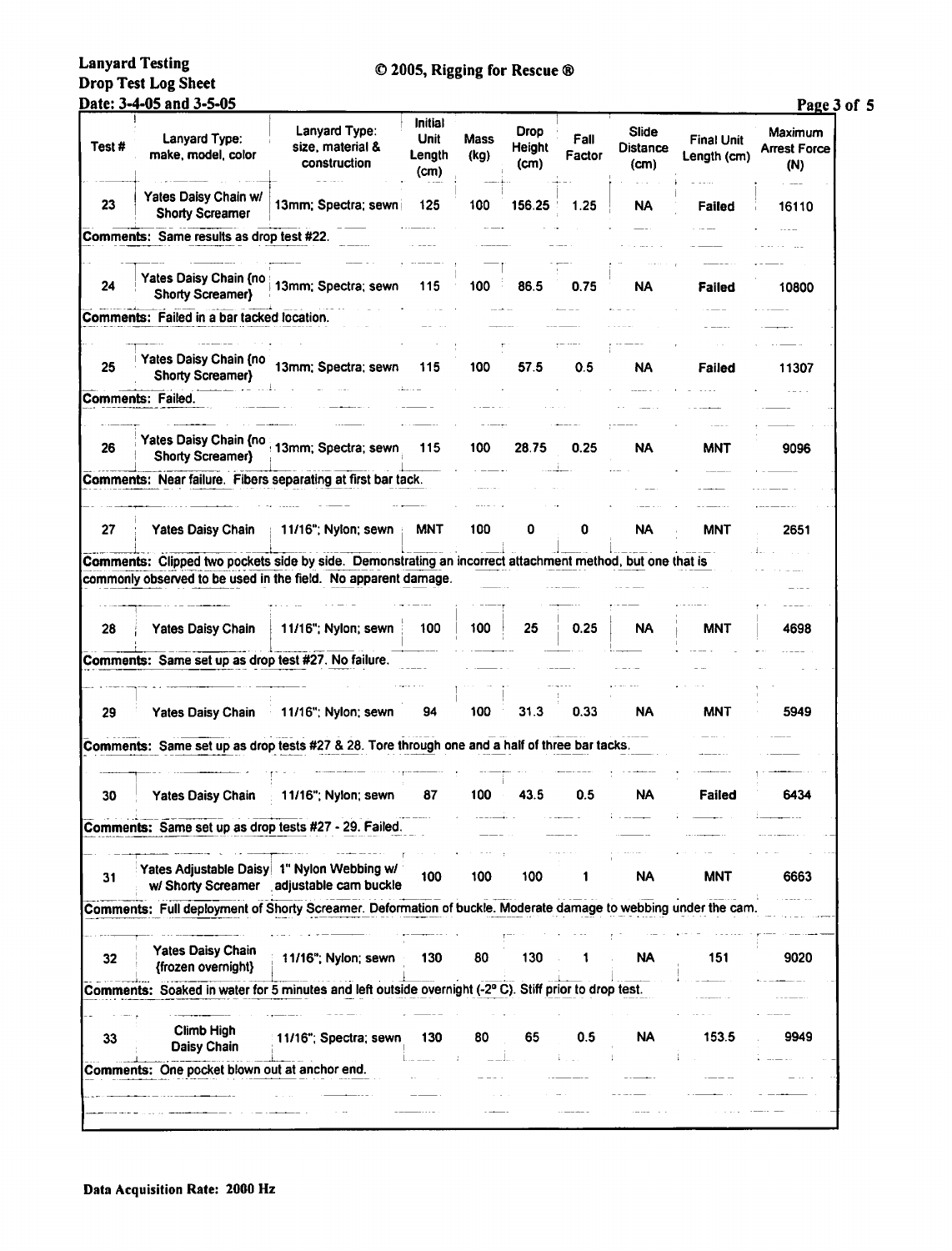| <b>Lanyard Testing</b>     |
|----------------------------|
| <b>Drop Test Log Sheet</b> |
|                            |

# © 2005, Rigging for Rescue ®

#### Date: 3-5-05

|       | <u> Date: 3-5-05</u>                             |                                                                                                                        | <b>Initial</b>         |              |                        |                |                                  |                                  | Page 4 of 5                           |
|-------|--------------------------------------------------|------------------------------------------------------------------------------------------------------------------------|------------------------|--------------|------------------------|----------------|----------------------------------|----------------------------------|---------------------------------------|
| Test# | Lanyard Type:<br>make, model, color              | Lanyard Type:<br>size, material &<br>construction                                                                      | Unit<br>Length<br>(cm) | Mass<br>(kg) | Drop<br>Height<br>(cm) | Fall<br>Factor | Slide<br><b>Distance</b><br>(cm) | <b>Final Unit</b><br>Length (cm) | Maximum<br><b>Arrest Force</b><br>(N) |
| 34    | Climb High<br>Daisy Chain                        | 11/16"; Spectra; sewn                                                                                                  | 130                    | 80           | 97.5                   | 0.75           | NA                               | 154                              | 14685                                 |
|       | Comments: Two bar tacks blown out at anchor end. |                                                                                                                        |                        |              |                        |                |                                  |                                  |                                       |
| 35    | <b>Climb High Daisy</b><br>Screamer              | Chain w/Yates Shorty   11/16"; Spectra; sewn)                                                                          | 139                    | 80           | 173.75                 | 1.25           | NA                               | 198                              | 10492                                 |
|       |                                                  | Comments: Screamer fully deployed. No bar tacks blown out on daisy.                                                    |                        |              |                        |                |                                  |                                  |                                       |
| 36    | Climb High<br>Daisy Chain; Red                   | 25 mm; Nylon tubular;<br>sewn                                                                                          | 125                    | 80           | 125                    | 1              | <b>NA</b>                        | 137                              | 10854                                 |
|       | Comments: No apparent damage.                    |                                                                                                                        |                        |              |                        |                |                                  |                                  |                                       |
| 37    | Climb High<br>Daisy Chain; Green                 | 25 mm; Nylon tubular;<br>sewn                                                                                          | 125                    | 80           | 187.5                  | 1.5            | NA                               | 137                              | 15093                                 |
|       |                                                  | Comments: No apparent damage. Light chafing at girth hitch.                                                            |                        |              |                        |                |                                  |                                  |                                       |
| 38    | <b>Climb High</b><br>Daisy Chain; Yellow         | 25 mm; Nylon tubular;<br>sewn                                                                                          | 125                    | 80           | 250                    | 2              | NA                               | 139                              | 19429                                 |
|       |                                                  | Comments: No pockets blown. Light chafing at girth hitch.                                                              |                        |              |                        |                |                                  |                                  |                                       |
| 39    | <b>Purcell Prusik</b><br>w/ 3-wrap prusik        | 7mm PMI Cord; tied                                                                                                     | 72                     | 80           | 72                     | 1              | 6                                | 89                               | 8096                                  |
|       |                                                  | Comments: Light chafe at girth hitch. Light chafe at figure 8. Light chafe/glaze at prusik.                            |                        |              |                        |                |                                  |                                  |                                       |
| 40    | <b>Purcell Prusik</b><br>w/ 3-wrap prusik        | 7mm PMI Cord; tied                                                                                                     | 67.5                   | 80           | 101.25                 | 1.5            | 24.5                             | 96.5                             | 11314                                 |
|       |                                                  | Comments: Light chafe at girth hitch. Light chafe at figure 8. Light to moderate chafe/glaze at prusik.                |                        |              |                        |                |                                  |                                  |                                       |
| 41    | <b>Purcell Prusik</b>                            | 7mm PMI Cord; tied                                                                                                     | 73                     | 80           | 146                    | 2              | 13                               | 96                               | 11773                                 |
|       | w/ 3-wrap prusik                                 | Comments: Moderate chafe at girth hitch. Light to moderate chafe at figure 8. Light to moderate chafe/glaze at prusik. |                        |              |                        |                |                                  |                                  |                                       |
|       |                                                  |                                                                                                                        |                        |              |                        |                |                                  |                                  |                                       |
| 42    | <b>Purcell Prusik</b><br>w/ 3-wrap prusik        | 7mm PMI Cord; tied                                                                                                     | 32                     | 80           | 32                     |                | MNT                              | 39                               | 8512                                  |
|       | Similar to the test set up in drop #14.          | Comments: The test included a carabiner-clip from the primary attachment loop back to the girth hitch location.        |                        |              |                        |                |                                  |                                  |                                       |
|       |                                                  | Primary difference was that the prusik hitch was set midway along its adjustable length to allow for some slippage     |                        |              |                        |                |                                  |                                  |                                       |
| 43    | <b>Purcell Prusik</b><br>w/ 3-wrap prusik        | 6mm PMI Cord; tied                                                                                                     | 70                     | 80           | 70                     |                |                                  | 90.5                             | 7235                                  |
|       |                                                  | Comments: Light chafe at girth hitch. Very light chafe at figure 8. Negligible chafe/glaze at prusik.                  |                        |              |                        |                |                                  |                                  |                                       |
| 44    | <b>Purcell Prusik</b><br>w/ 3-wrap prusik        | 6mm PMI Cord; tied                                                                                                     | 72                     | 80           | 108                    | 1.5            | 14                               | 96.5                             | 9646                                  |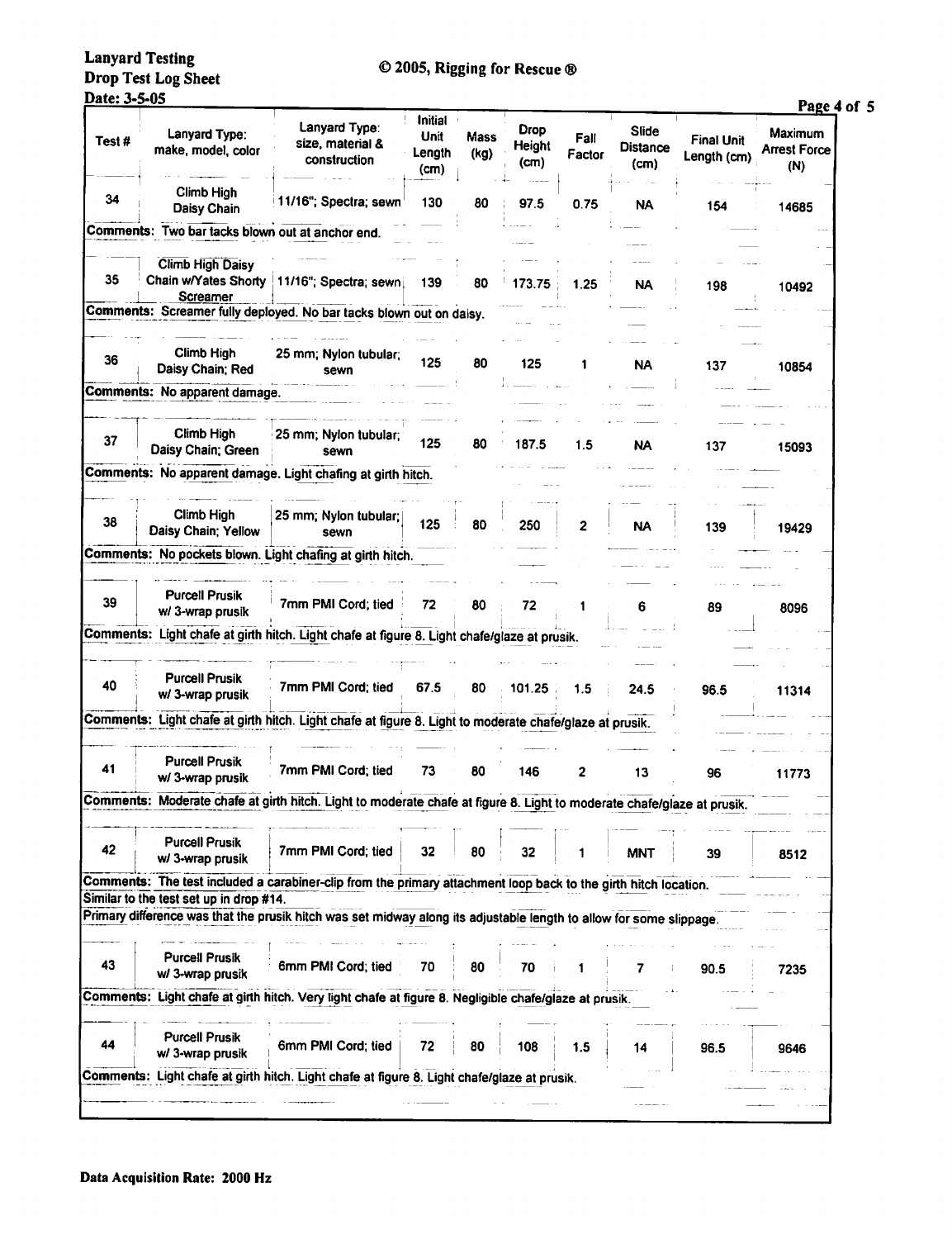# **Lanyard Testing** Drop Test Log Sheet<br>Date: 3-5-05

| <u> Date: 3-5-05</u> |                                                               |                                                                                                           |                                          |              |                               |                |                                  |                                  | Page 5 of 5                           |
|----------------------|---------------------------------------------------------------|-----------------------------------------------------------------------------------------------------------|------------------------------------------|--------------|-------------------------------|----------------|----------------------------------|----------------------------------|---------------------------------------|
| Test#                | Lanyard Type:<br>make, model, color                           | Lanyard Type:<br>size.<br>material & construction                                                         | Initial<br><b>Unit</b><br>Length<br>(cm) | Mass<br>(kg) | <b>Drop</b><br>Height<br>(cm) | Fall<br>Factor | Slide<br><b>Distance</b><br>(cm) | <b>Final Unit</b><br>Length (cm) | Maximum<br><b>Arrest Force</b><br>(N) |
| 45                   | <b>Purcell Prusik</b><br>w/ 3-wrap prusik                     | 6mm PMI Cord; tied                                                                                        | 73                                       | 80           | 146                           | 2              | 14.5                             | 97.5                             | 11307                                 |
| Comments:            |                                                               | Light to moderate chafe at girth hitch. Light to moderate chafe at figure 8. Light chafe/glaze at prusik. |                                          |              |                               |                |                                  |                                  |                                       |
|                      |                                                               |                                                                                                           |                                          |              |                               |                |                                  |                                  |                                       |
| 46                   | <b>Purcell Prusik</b><br>w/ 2-wrap prusik                     | 6mm PMI Cord; tied                                                                                        | 74                                       | 80           | 74                            | 1              | 24                               | 101.5                            | 7939                                  |
| Comments:            |                                                               | Negligible chafe at girth hitch. Negligible chafe at figure 8. Light chafe/glaze at prusik.               |                                          |              |                               |                |                                  |                                  |                                       |
| 47                   | <b>Purcell Prusik</b><br>w/2-wrap prusik                      | 6mm PMI Cord; tied                                                                                        | 76                                       | 80           | 114                           | 1.5            | 42.5                             | 114.5                            | 9696                                  |
|                      |                                                               | Comments: Light chafe at girth hitch. Moderate chafe at figure 8. Moderate chafe/glaze at prusik.         |                                          |              |                               |                |                                  |                                  |                                       |
|                      |                                                               |                                                                                                           |                                          |              |                               |                |                                  |                                  |                                       |
| 48                   | <b>Purcell Prusik</b><br>w/ 2-wrap prusik                     | 6mm PMI Cord; tied                                                                                        | 74                                       | 80           | 148                           | 2              | 46                               | 116.5                            | 11409                                 |
|                      |                                                               | Comments: Moderate chafe at girth hitch. Moderate chafe at figure 8. Moderate chafe/glaze at prusik.      |                                          |              |                               |                |                                  |                                  |                                       |
| 49                   | <b>Metolius PAS</b>                                           |                                                                                                           |                                          |              |                               |                |                                  |                                  |                                       |
|                      |                                                               | Dyneema; sewn                                                                                             | 100                                      | 80           | 125                           | 1.25           | NA                               | 115                              | 20130                                 |
|                      |                                                               | Comments: Some light webbing cutting noted where girth hitch loop links to adjacent sewn link.            |                                          |              |                               |                |                                  |                                  |                                       |
| 50                   | <b>Metolius PAS</b>                                           | Dyneema; sewn                                                                                             | 100                                      | 80           | 150                           | 1.5            | NA                               | 115.5                            | 19864                                 |
|                      |                                                               | Comments: Some light webbing cutting noted where girth hitch loop links to adjacent sewn link.            |                                          |              |                               |                |                                  |                                  |                                       |
| 51                   | <b>Climb High</b><br>Daisy Chain; Black                       | 25 mm; Nylon tubular;<br>sewn                                                                             | 125                                      | 100          | 125                           | 1              | <b>NA</b>                        | 139.5                            | 12802                                 |
|                      | Comments: No apparent damage.                                 |                                                                                                           |                                          |              |                               |                |                                  |                                  |                                       |
|                      |                                                               |                                                                                                           |                                          |              |                               |                |                                  |                                  |                                       |
| 52                   | Climb High<br>Daisy Chain; Yellow                             | 25 mm; Nylon tubular;<br>sewn                                                                             | 125                                      | 100          | 187.5                         | 1.5            | <b>NA</b>                        | 140                              | 17084                                 |
|                      |                                                               | Comments: No apparent damage except moderate chafe at girth hitch.                                        |                                          |              |                               |                |                                  |                                  |                                       |
| 53                   | Climb High<br>Daisy Chain; Red                                | 25 mm; Nylon tubular;<br>sewn                                                                             | 125                                      | 100          | 250                           | 2              | NA                               | 144                              | 19945                                 |
|                      | Comments: Moderate chafe at girth hitch.                      |                                                                                                           |                                          |              |                               |                |                                  |                                  |                                       |
|                      |                                                               | <b>Key to Acronyms and Abbreviations</b>                                                                  |                                          |              |                               |                |                                  |                                  |                                       |
| Item                 |                                                               | <b>Description</b>                                                                                        |                                          |              |                               |                |                                  |                                  |                                       |
| cm                   |                                                               | centimetre                                                                                                |                                          |              |                               |                |                                  |                                  |                                       |
| mm                   | millimetre                                                    |                                                                                                           |                                          |              |                               |                |                                  |                                  |                                       |
| kg                   |                                                               | kilogram                                                                                                  |                                          |              |                               |                |                                  |                                  |                                       |
| N<br><b>MNT</b>      |                                                               | <b>Newton</b>                                                                                             |                                          |              |                               |                |                                  |                                  |                                       |
| <b>PAS</b>           | <b>Measurement Not Taken</b><br><b>Personal Anchor System</b> |                                                                                                           |                                          |              |                               |                |                                  |                                  |                                       |
| NΑ                   | <b>Not Applicable</b>                                         |                                                                                                           |                                          |              |                               |                |                                  |                                  |                                       |
| PMI                  |                                                               | <b>Pigeon Mountain Industries</b>                                                                         |                                          |              |                               |                |                                  |                                  |                                       |
|                      |                                                               |                                                                                                           |                                          |              |                               |                |                                  |                                  |                                       |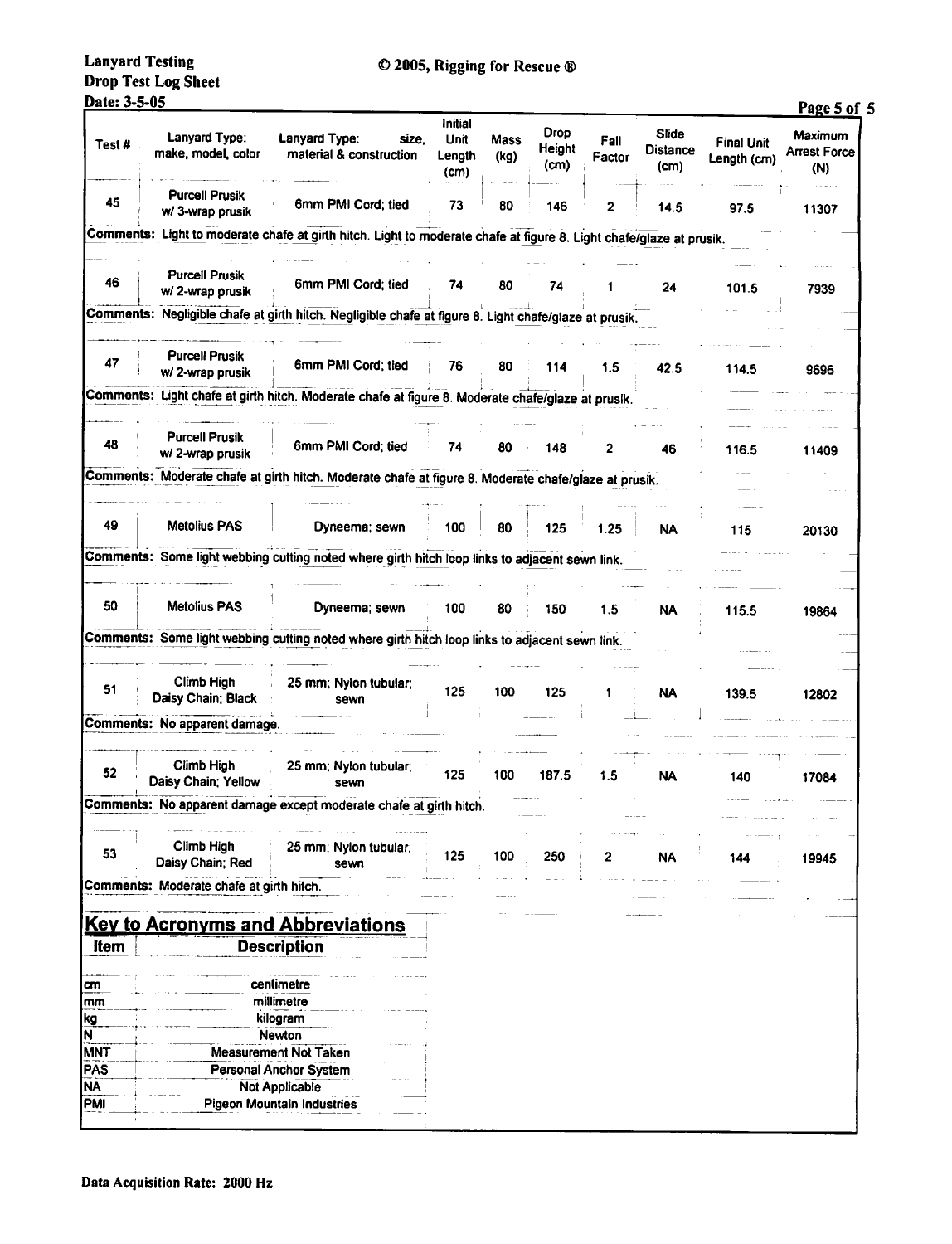

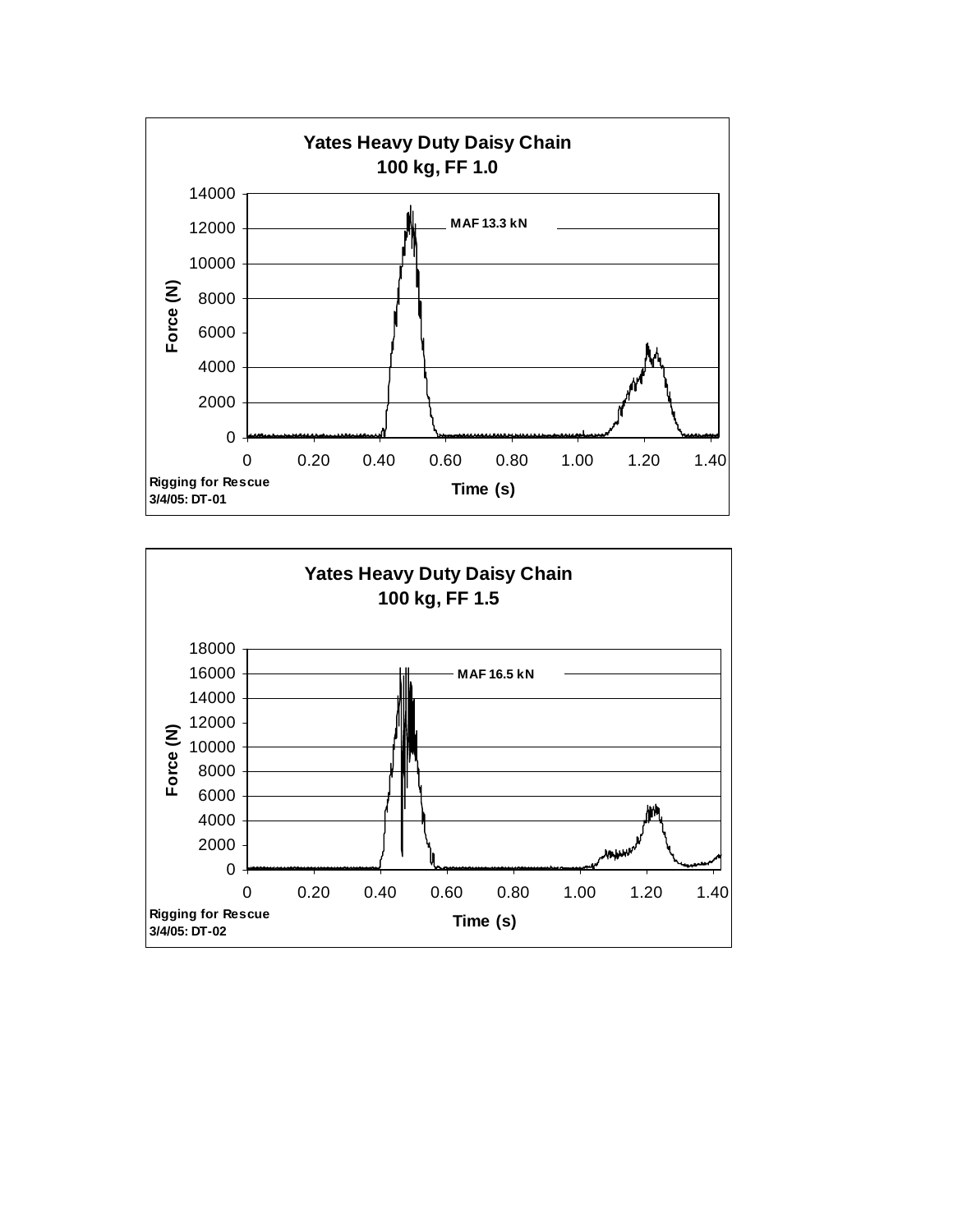

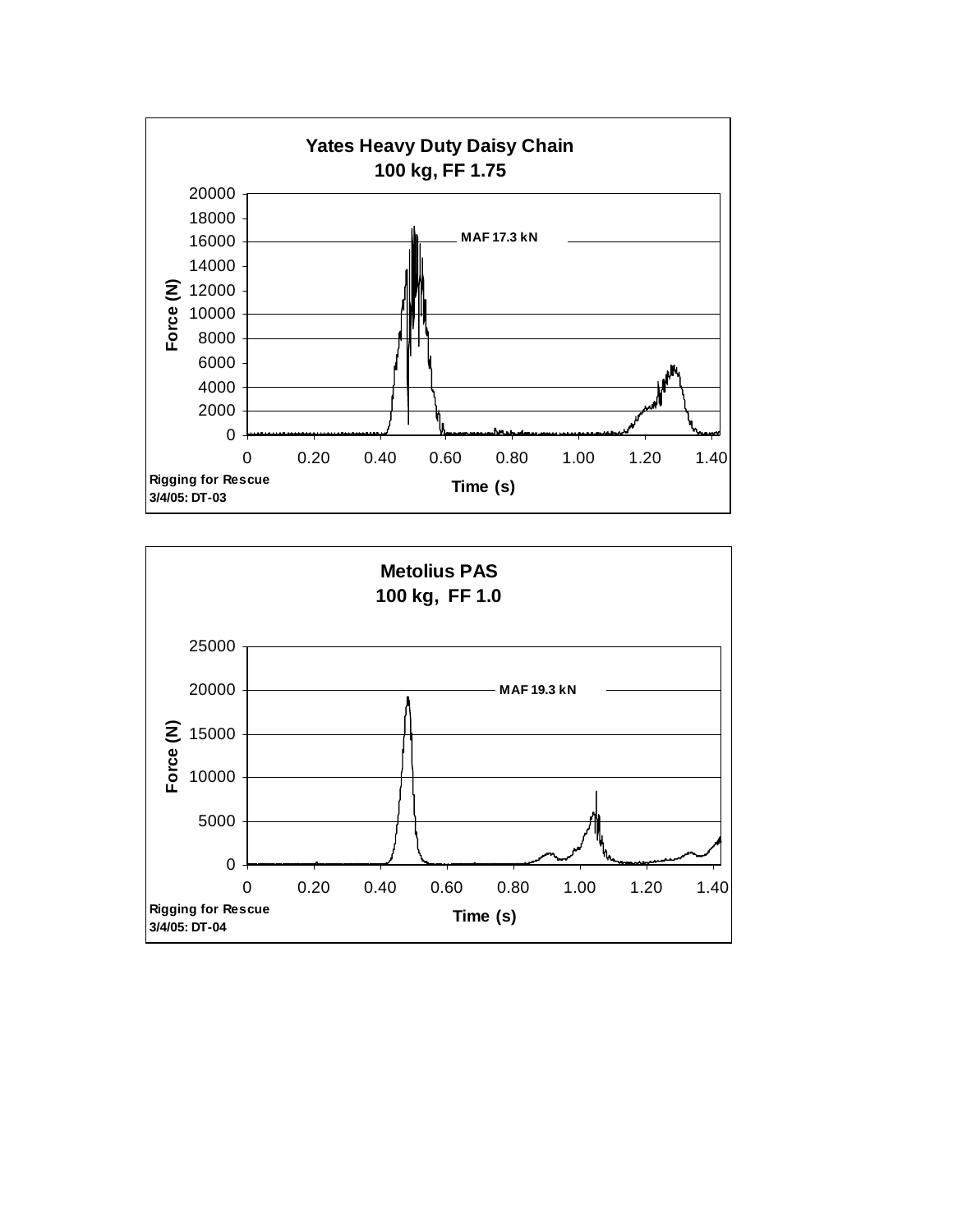

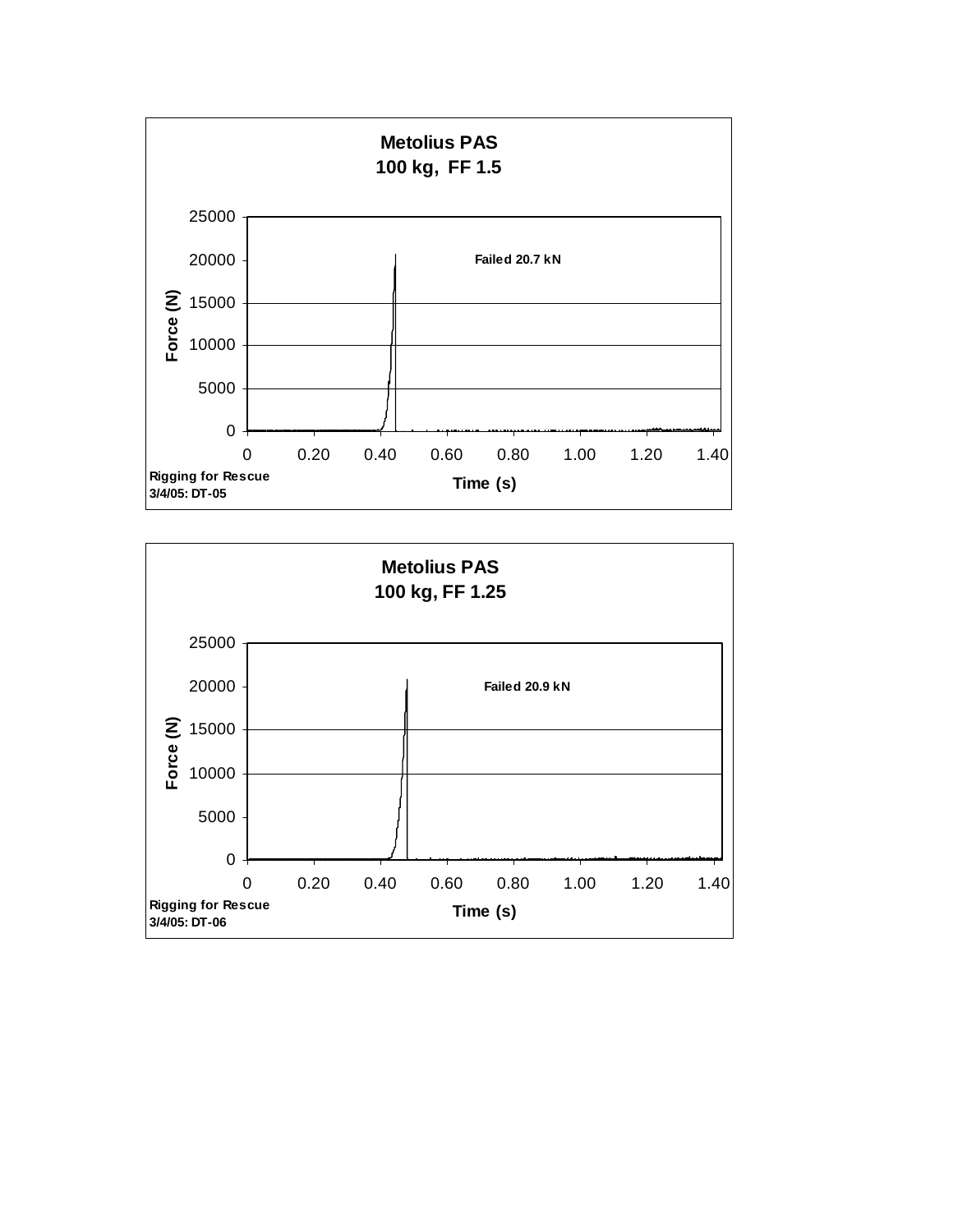

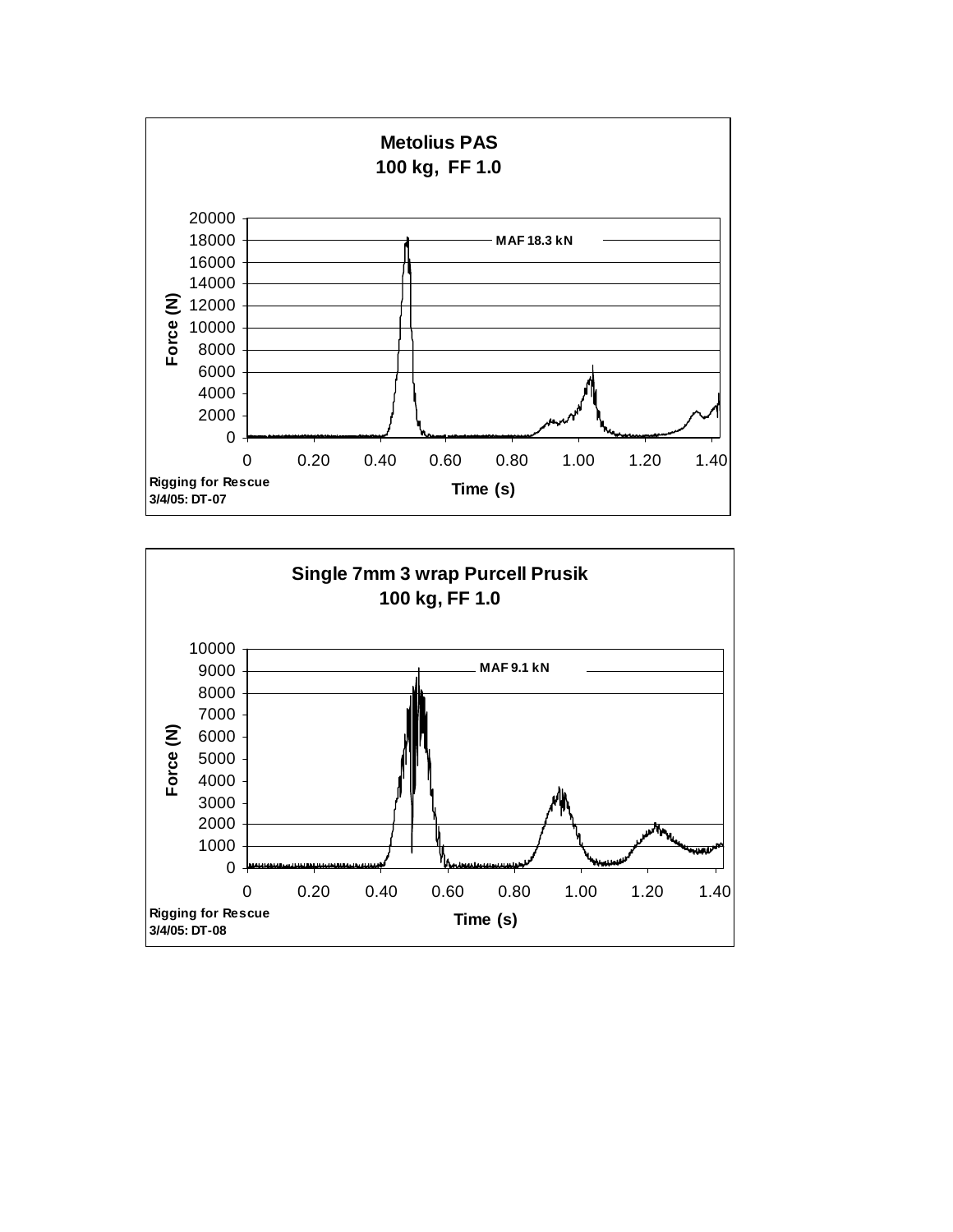

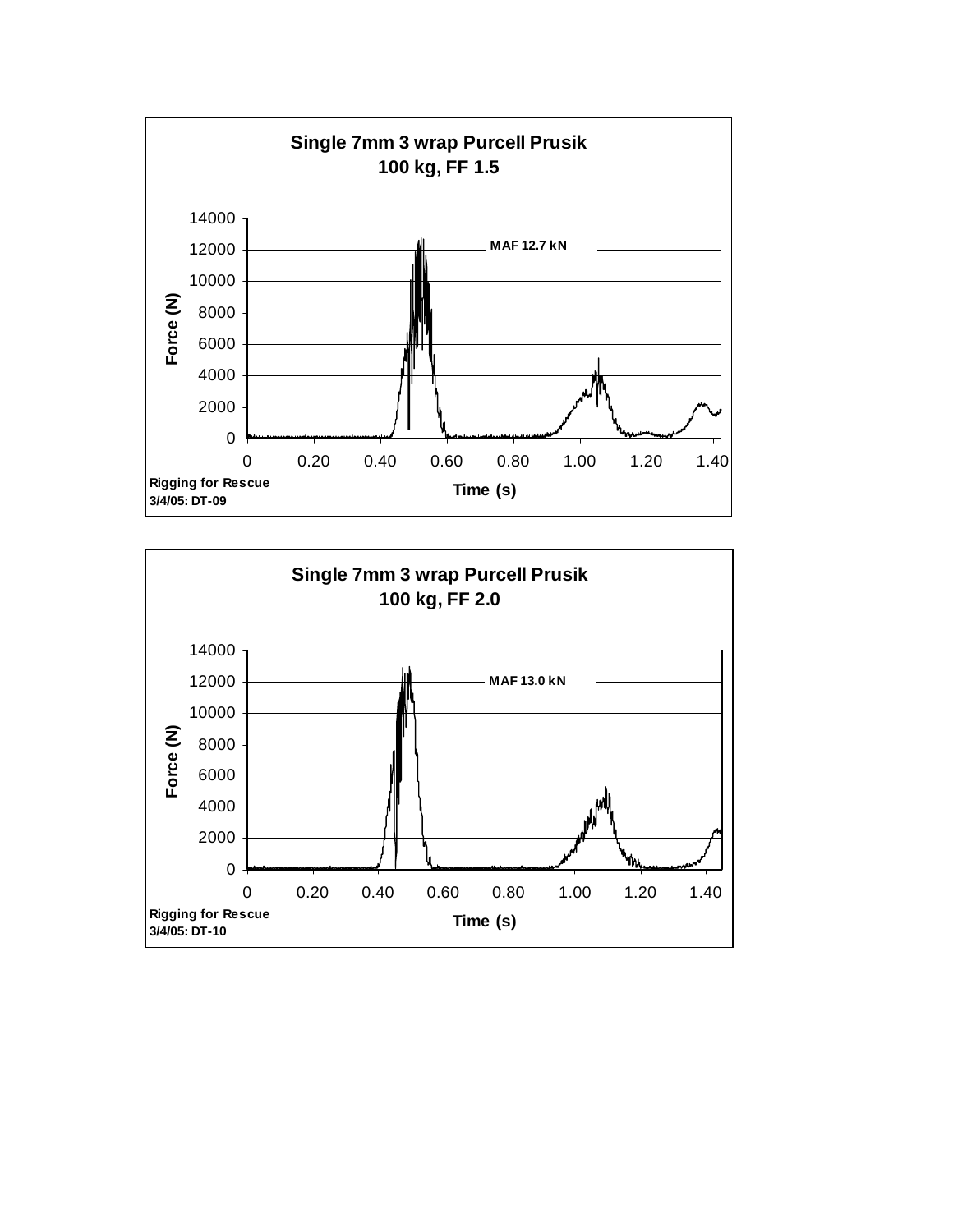

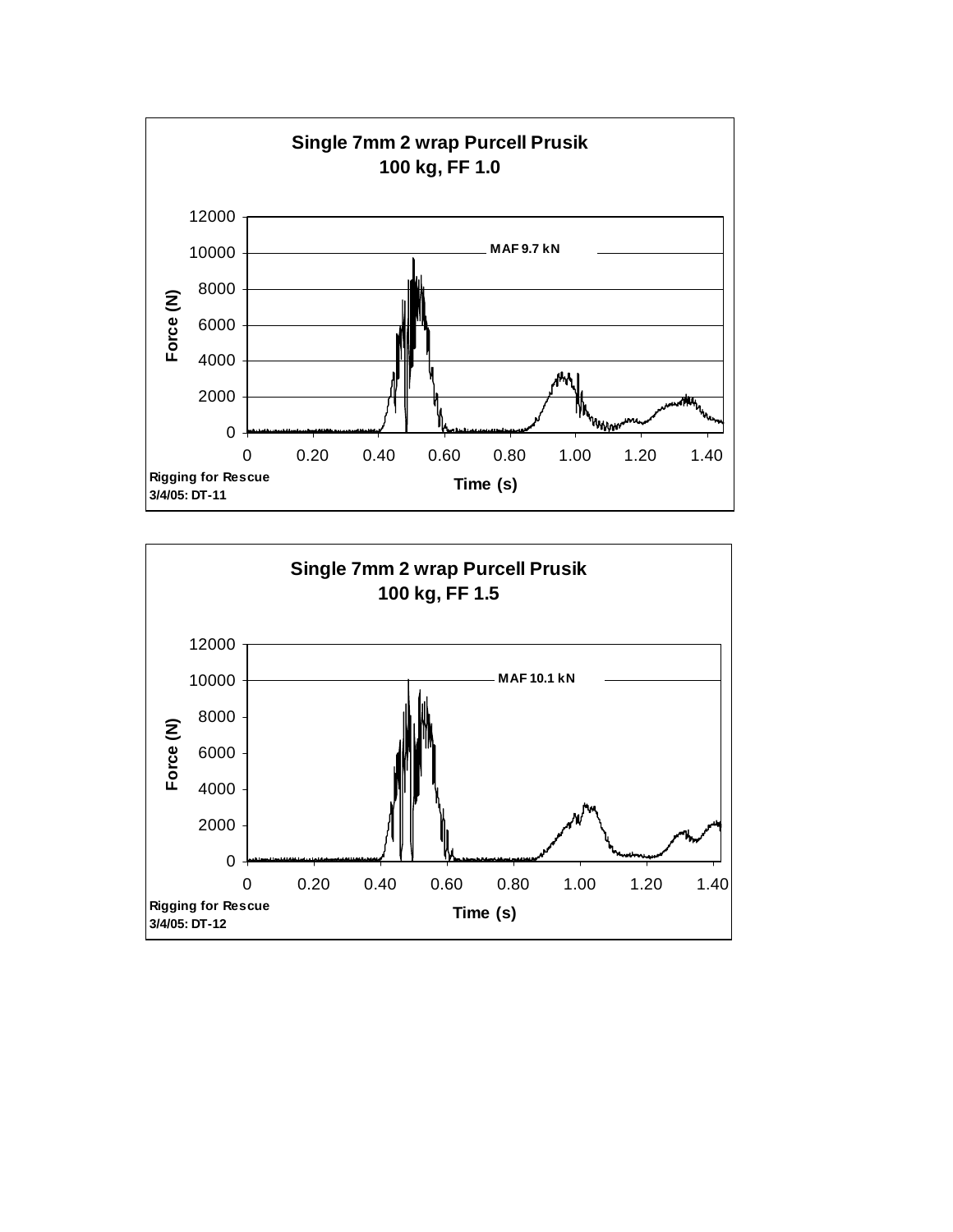

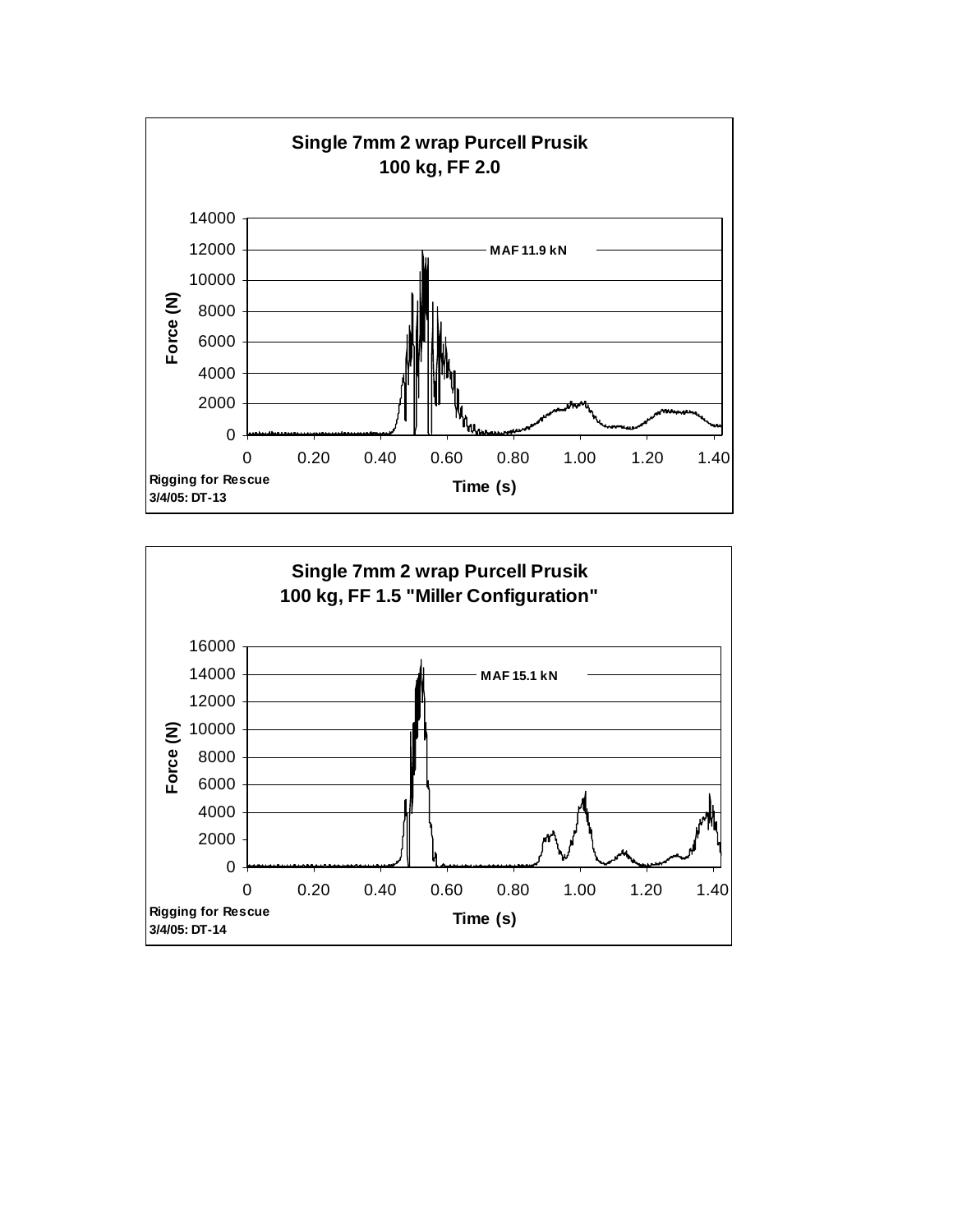

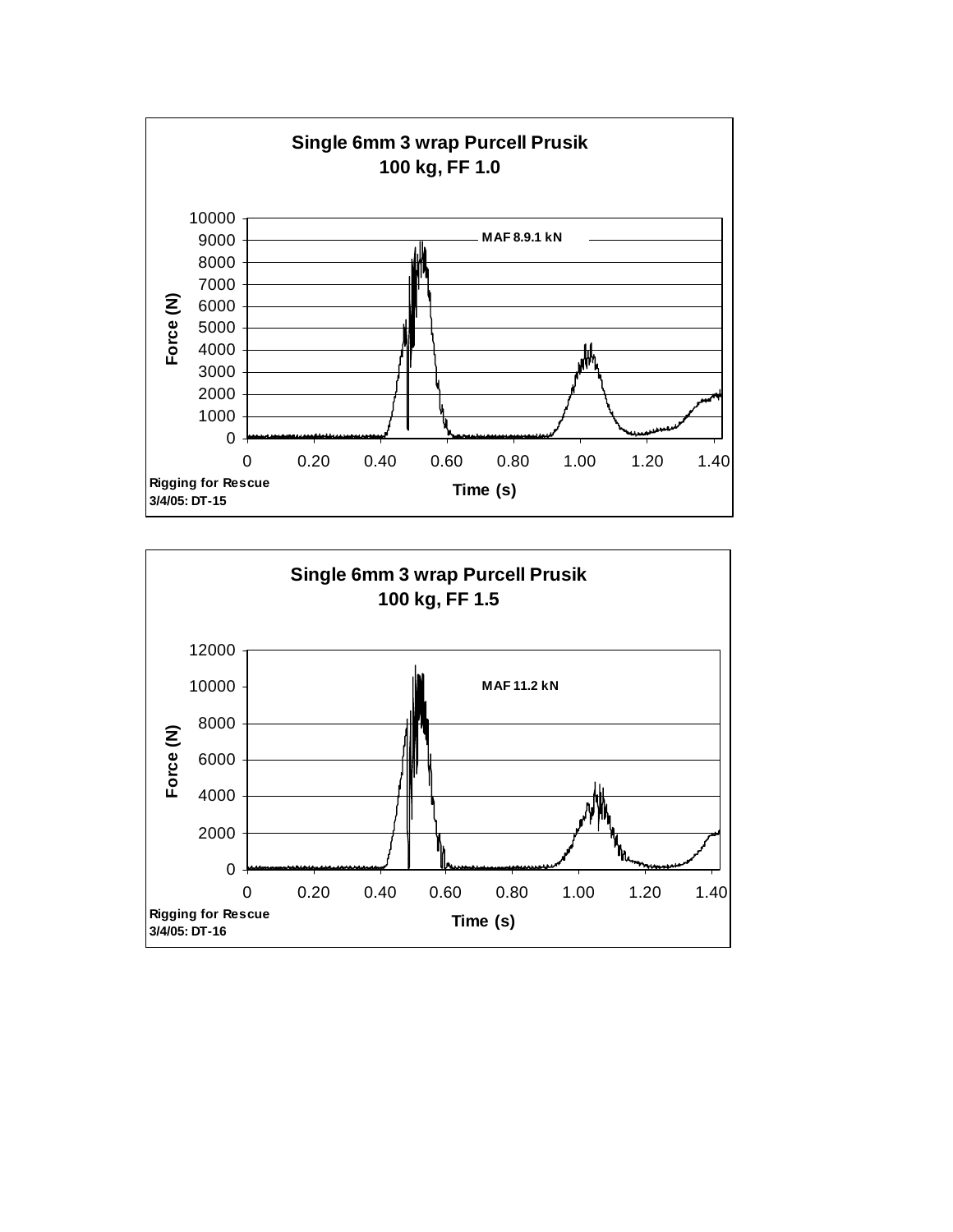

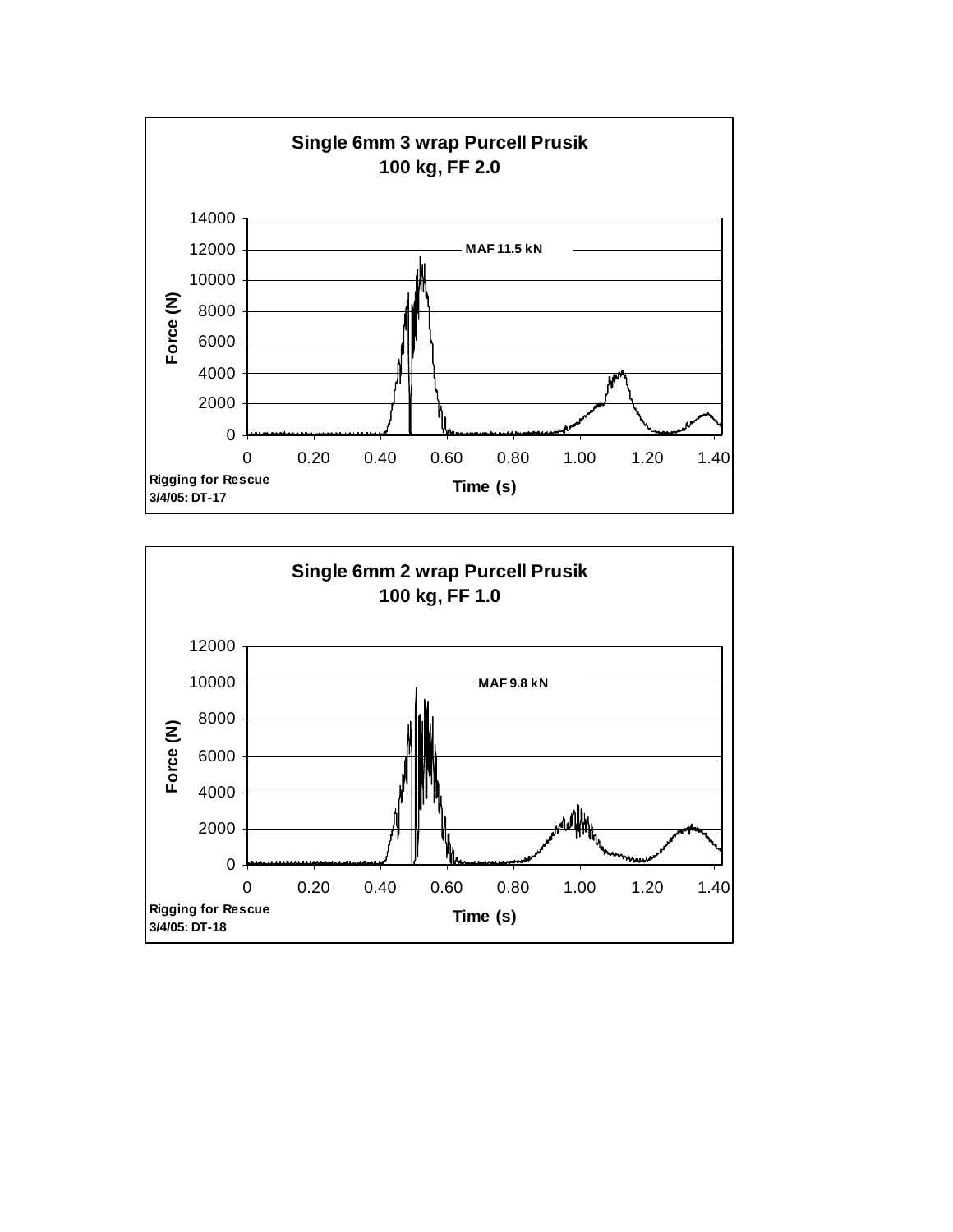

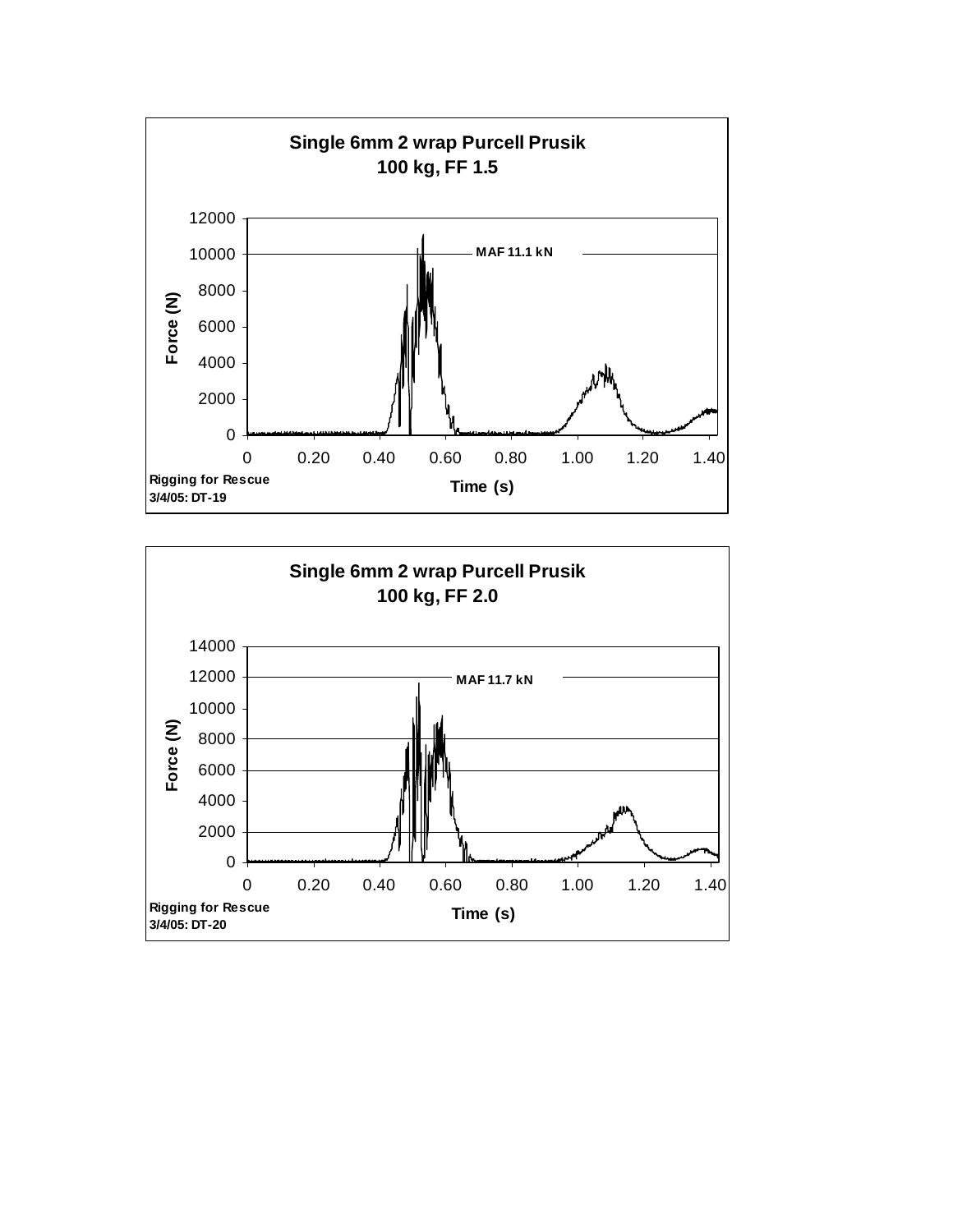

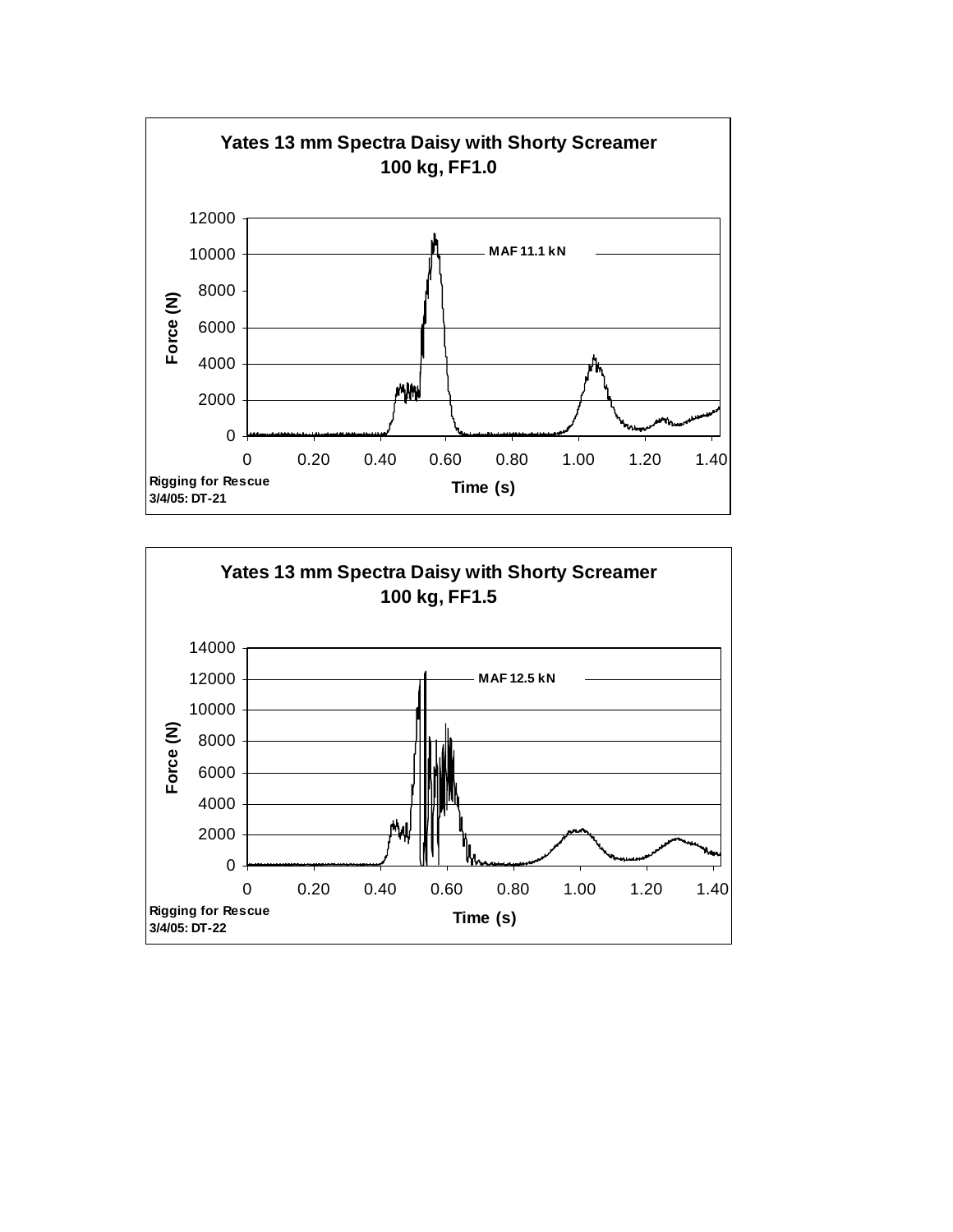

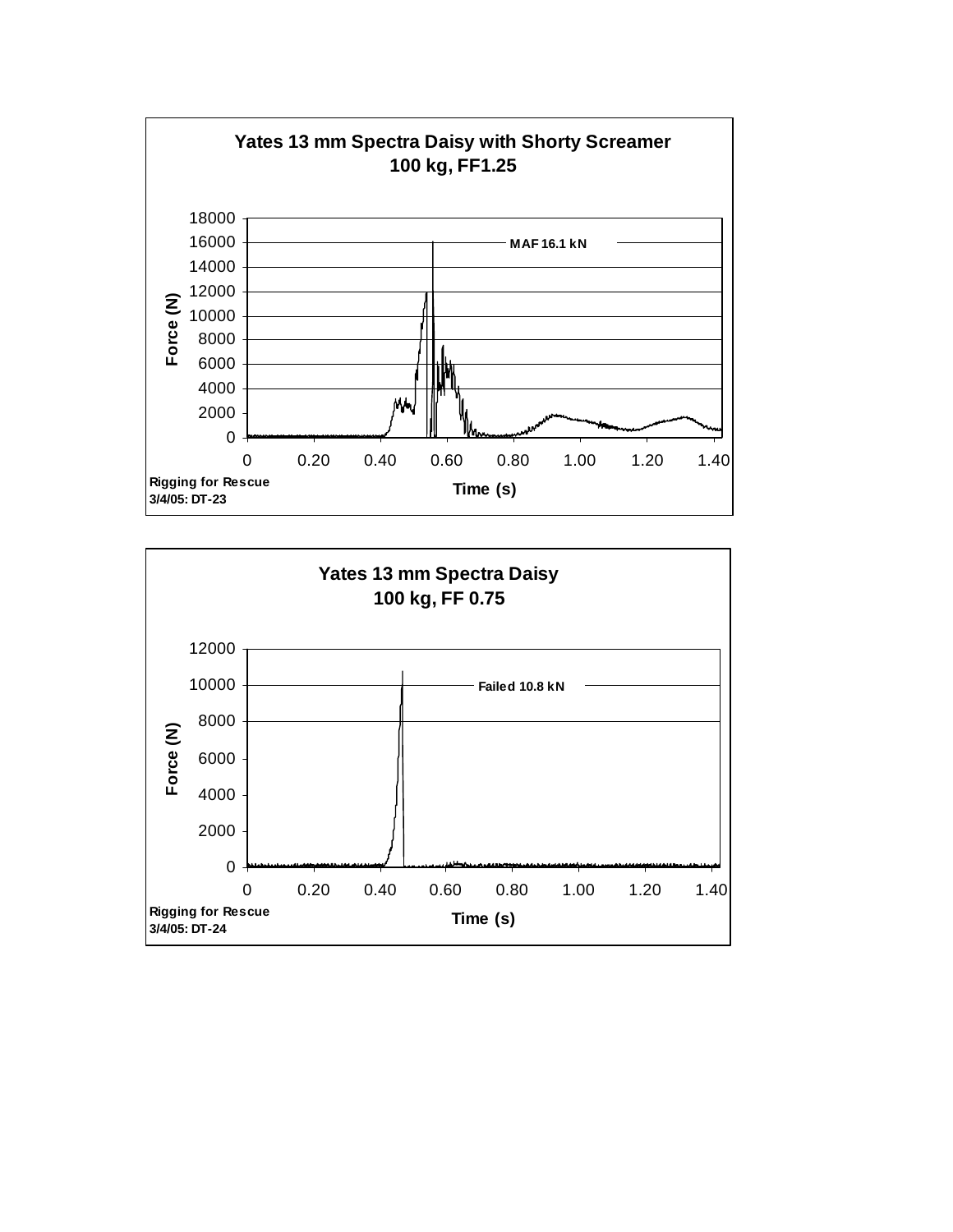

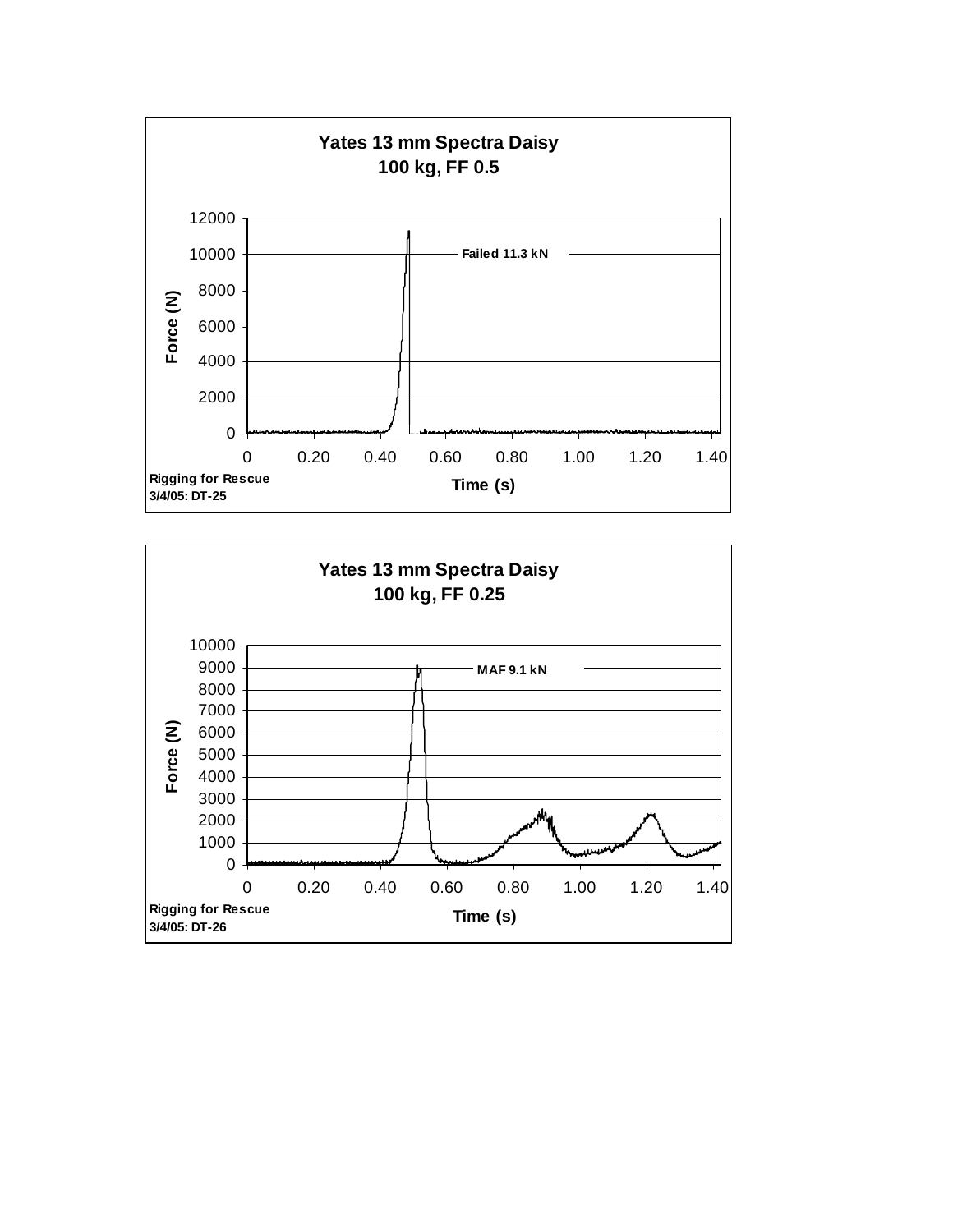

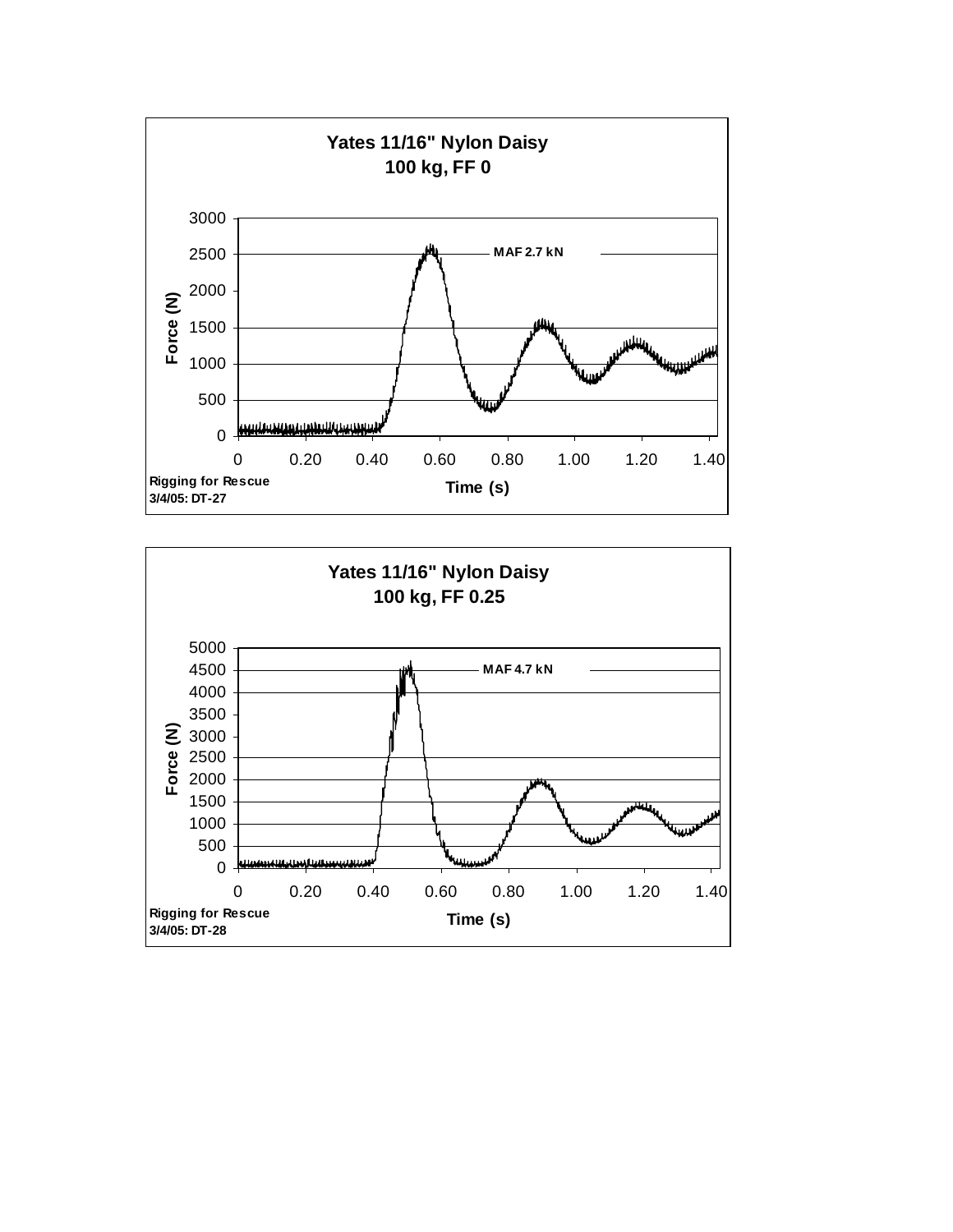

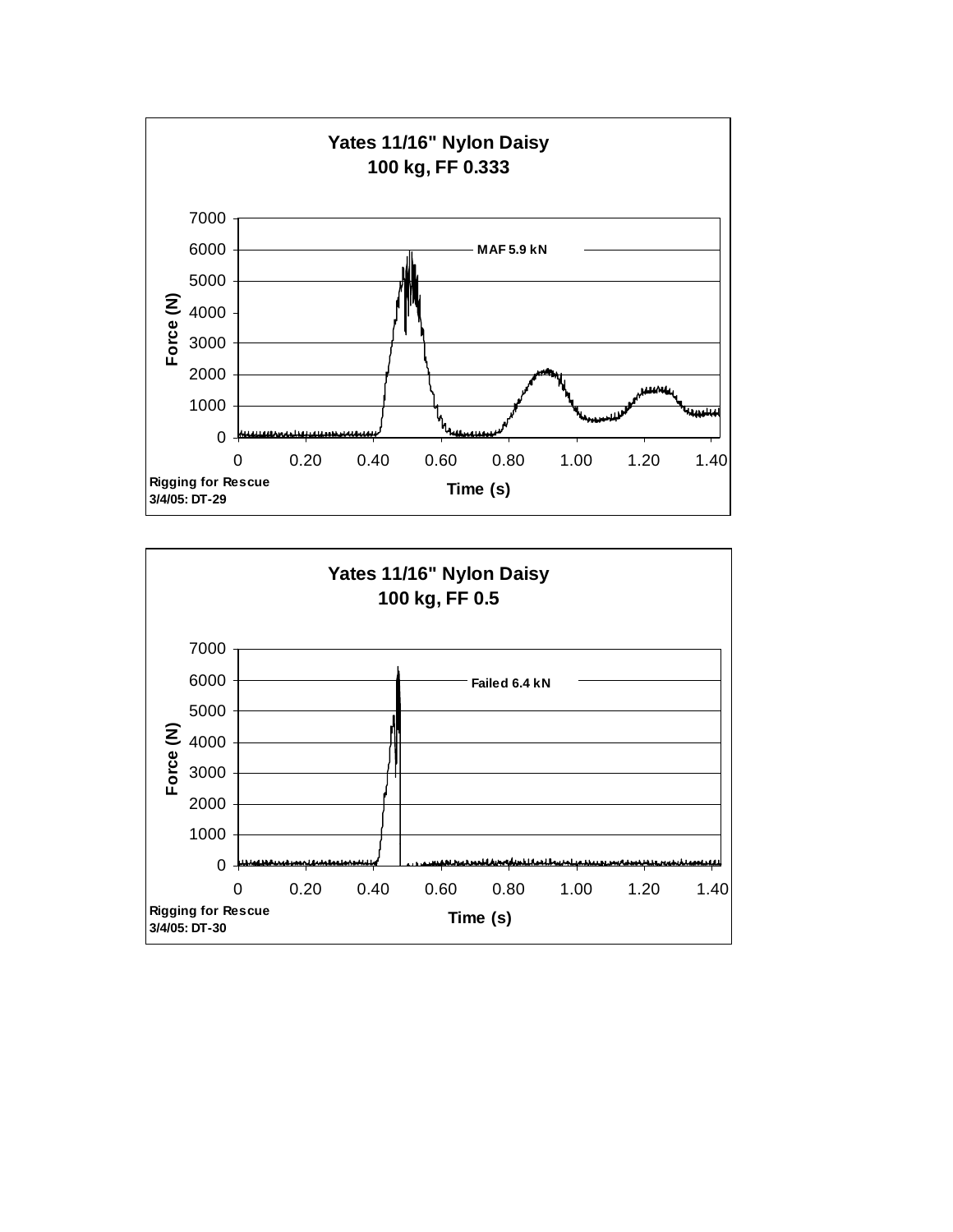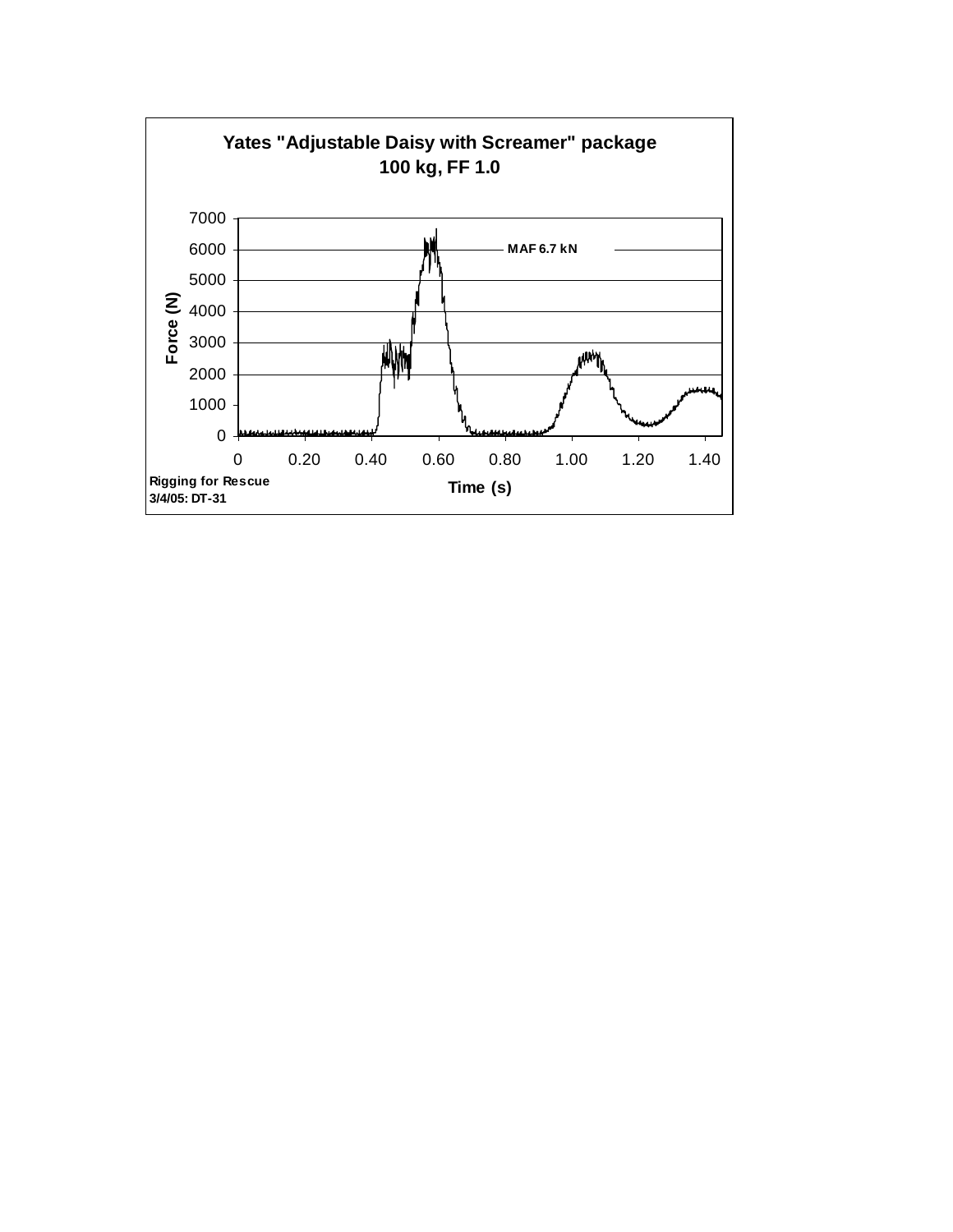

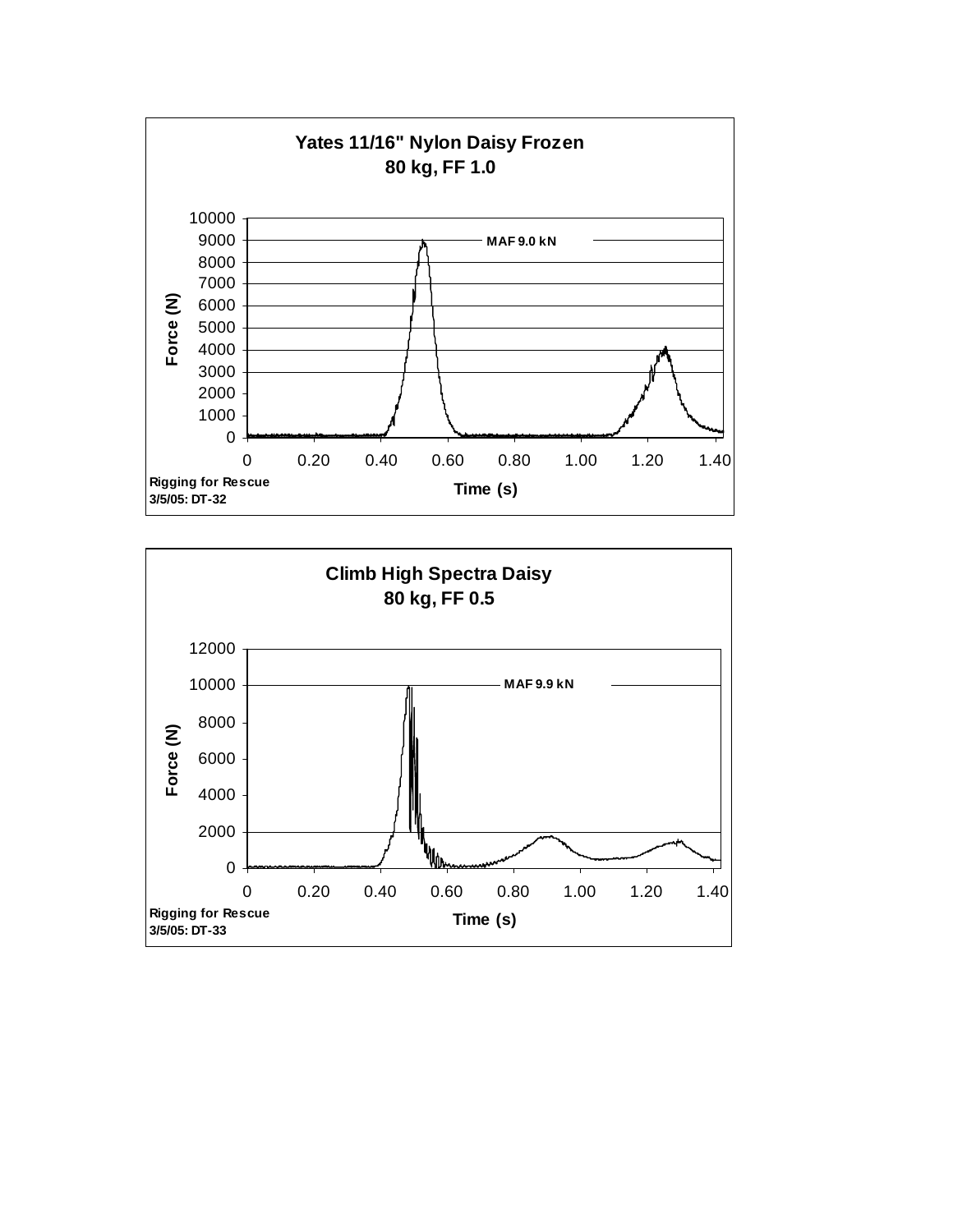

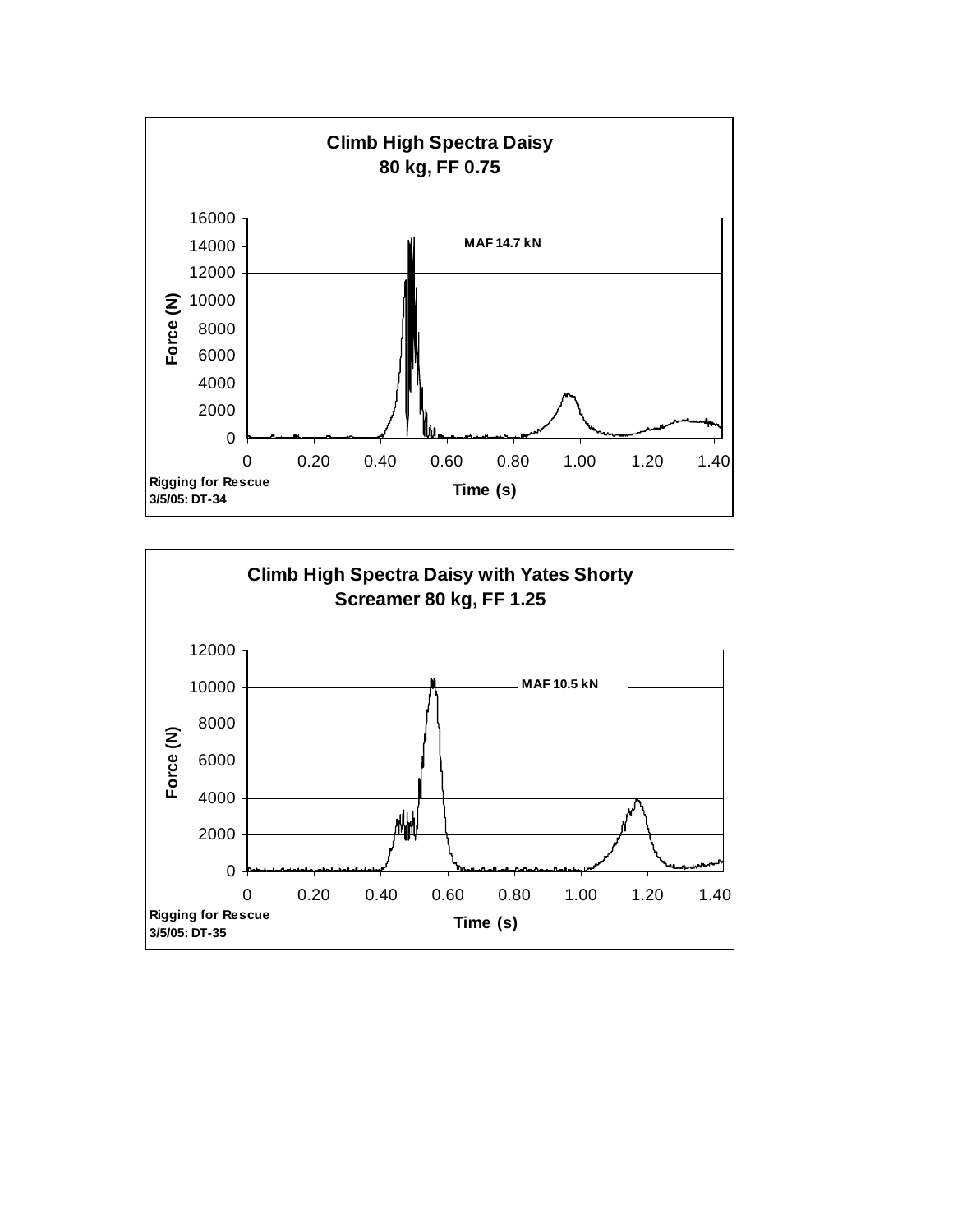

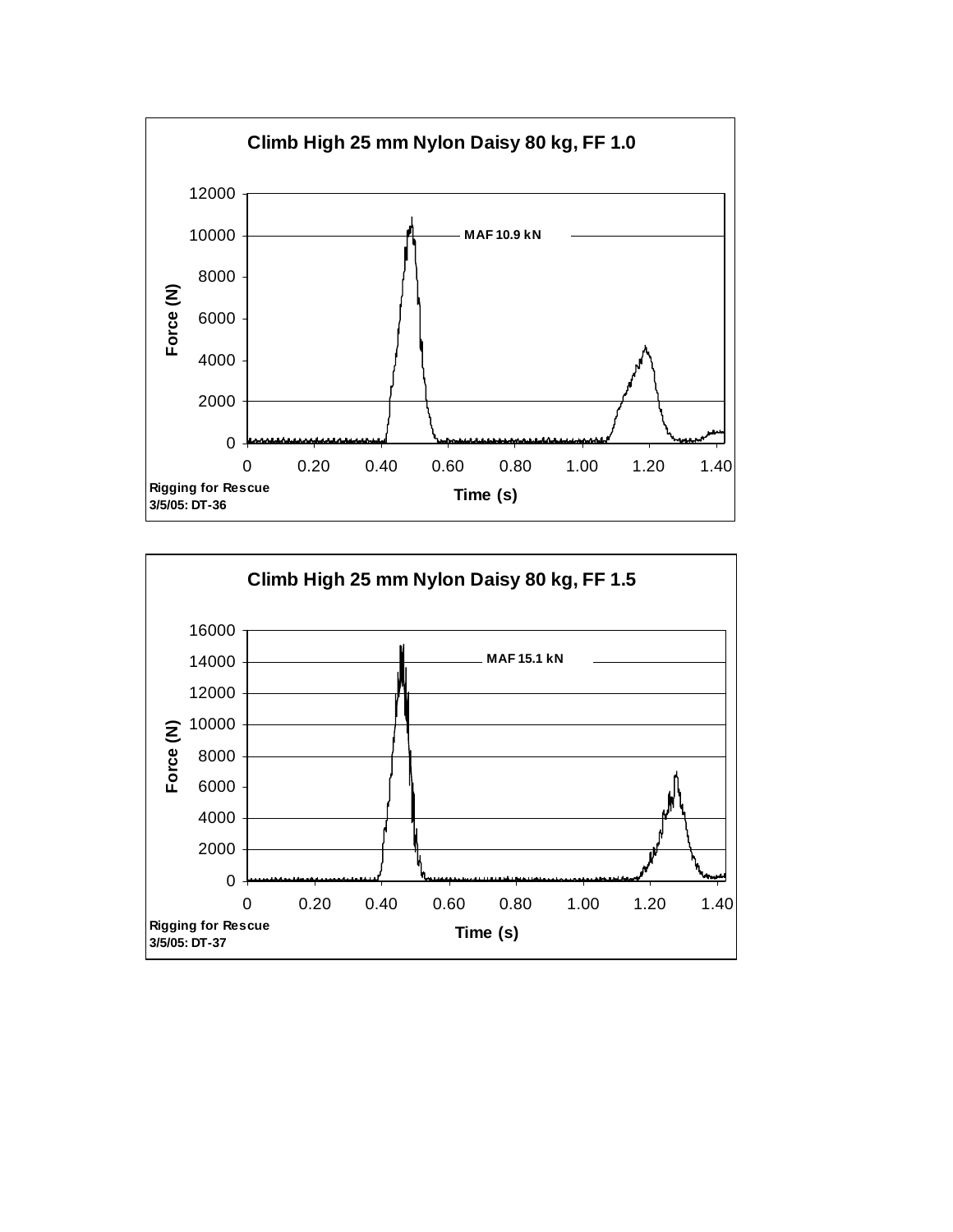

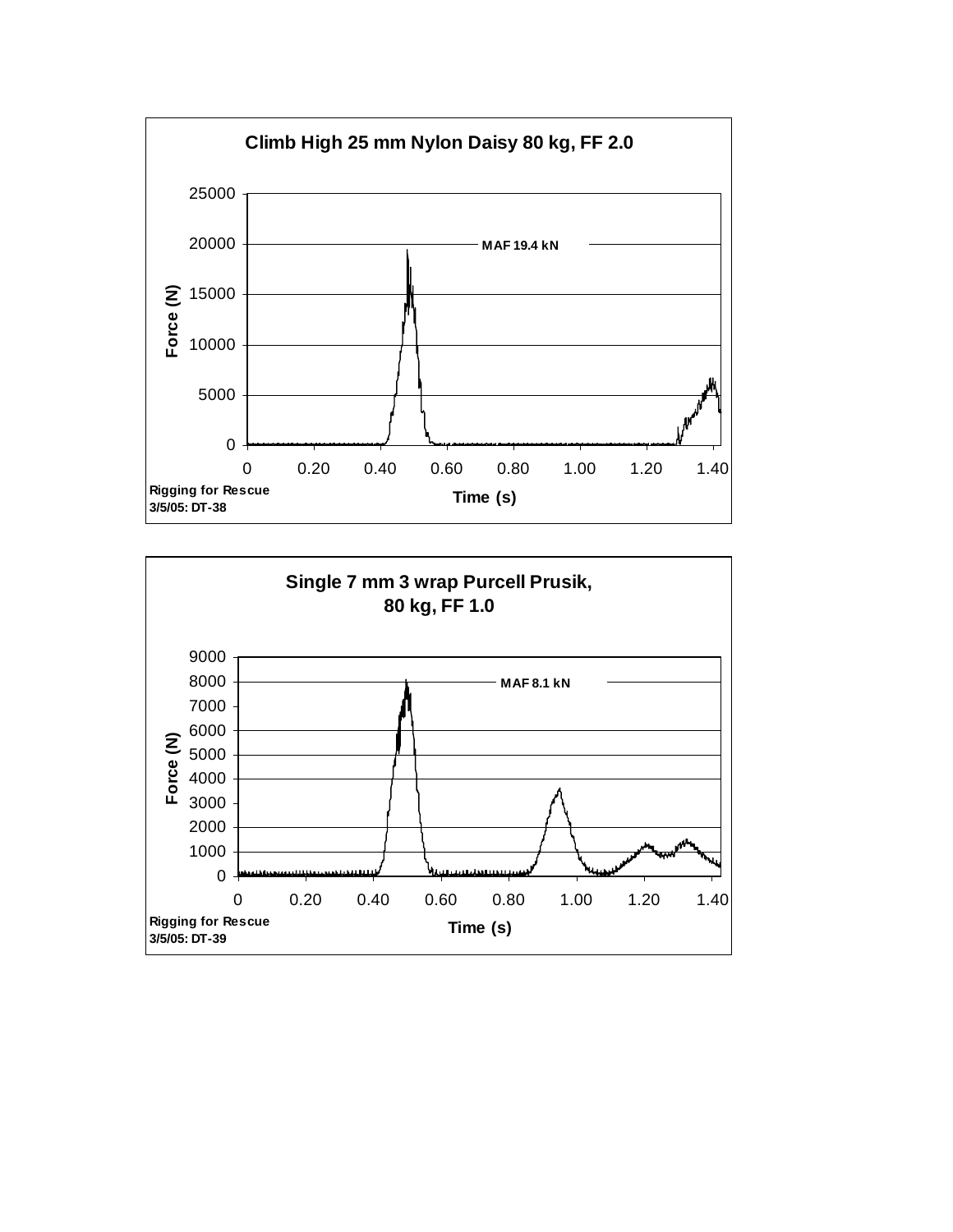

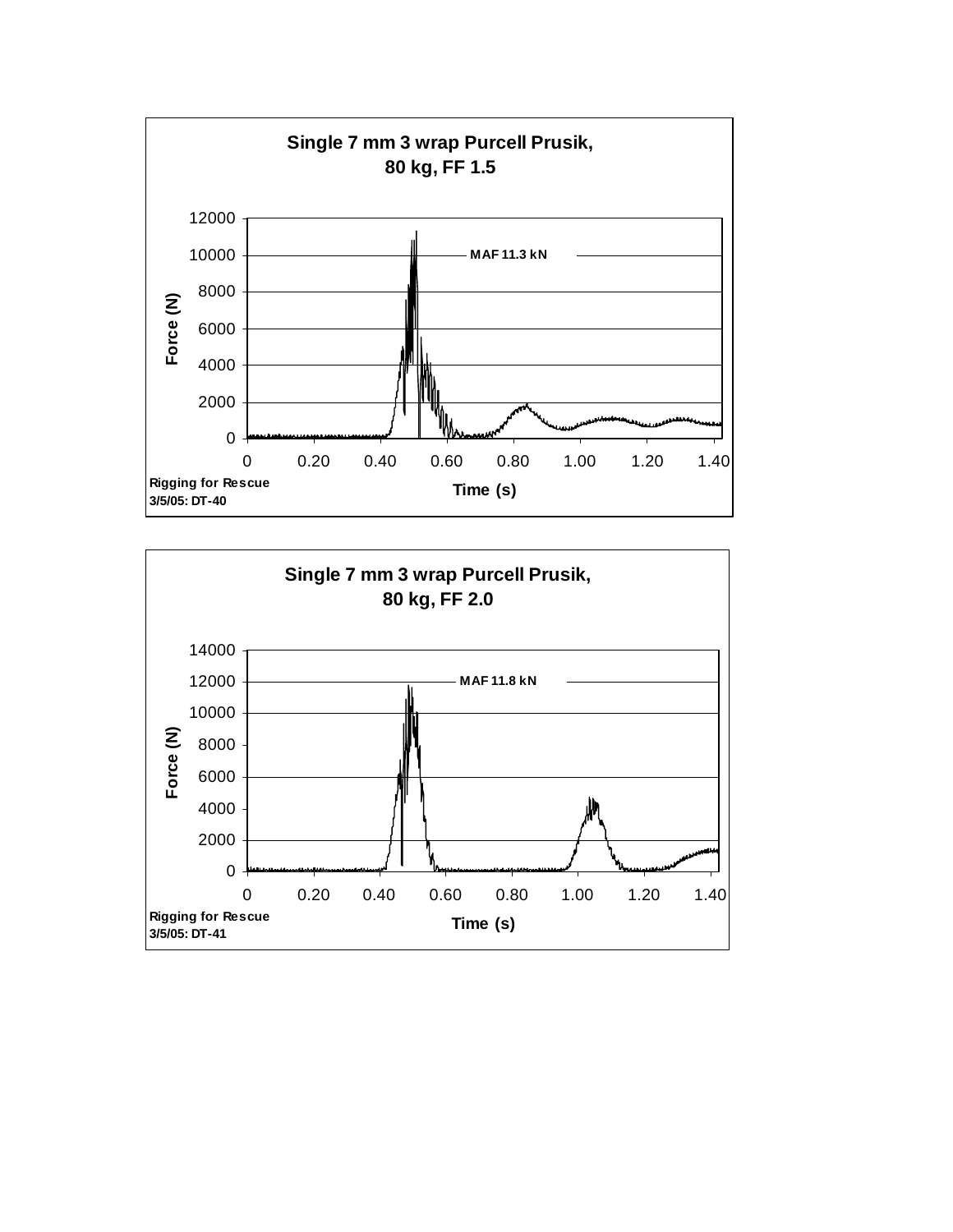

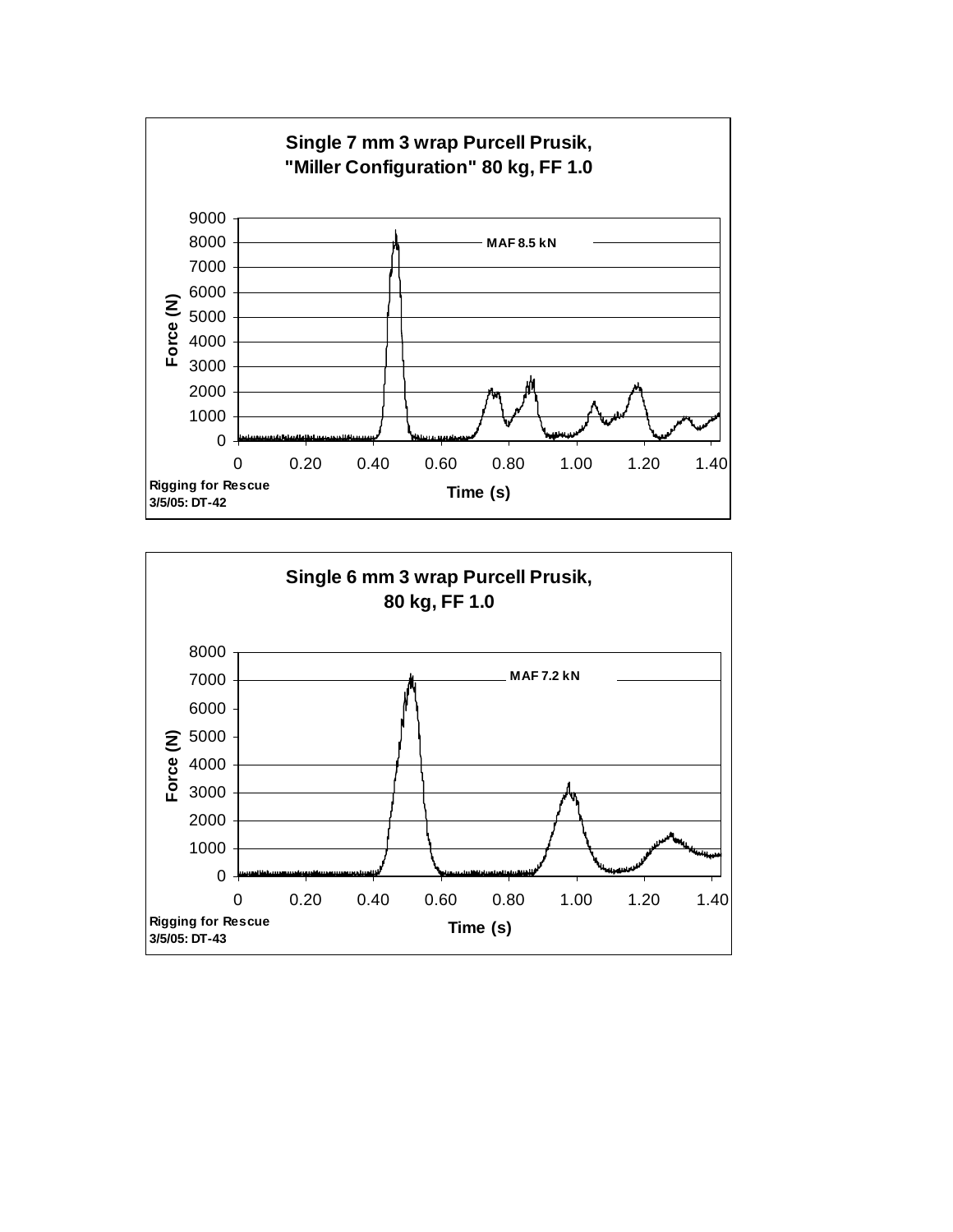

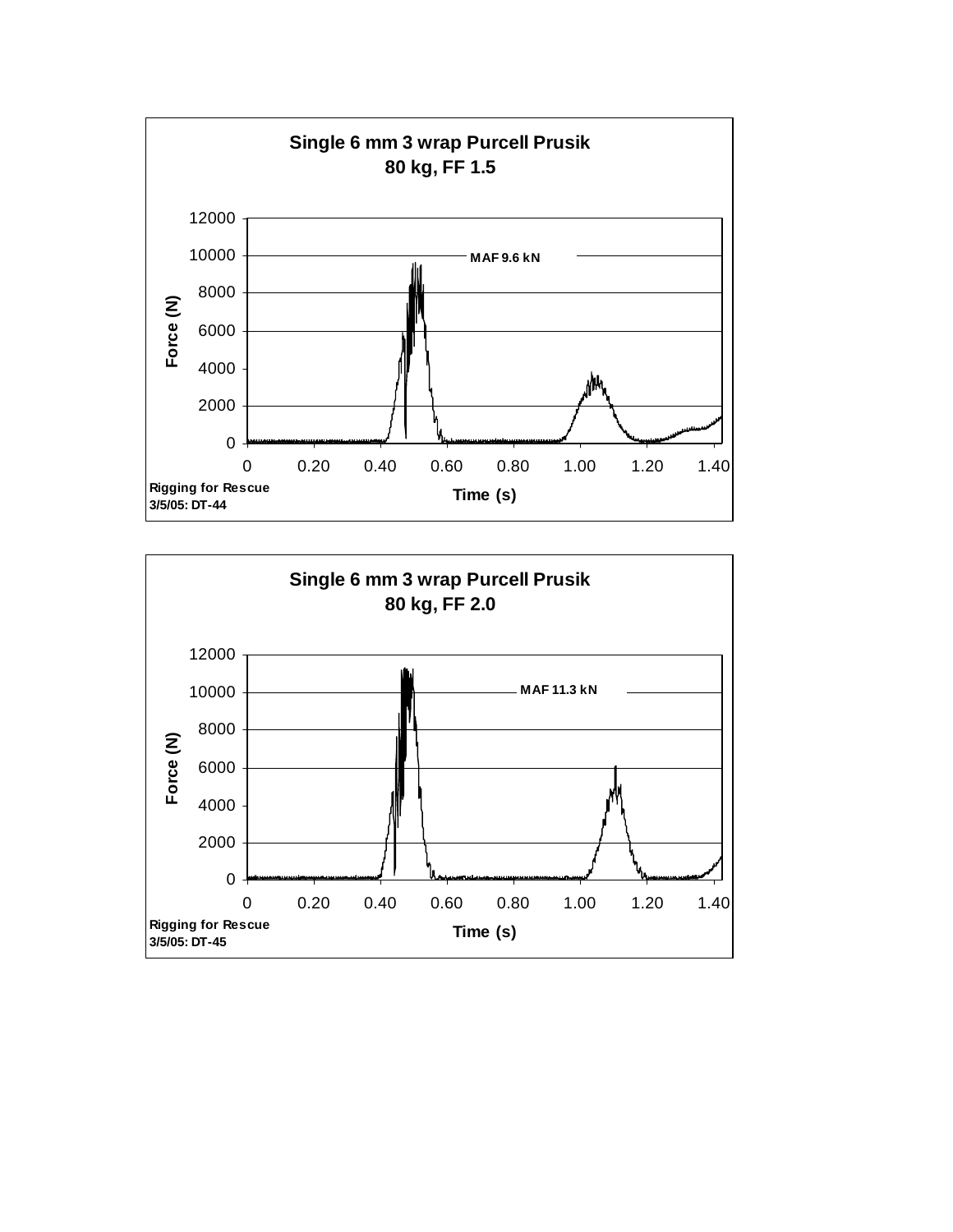

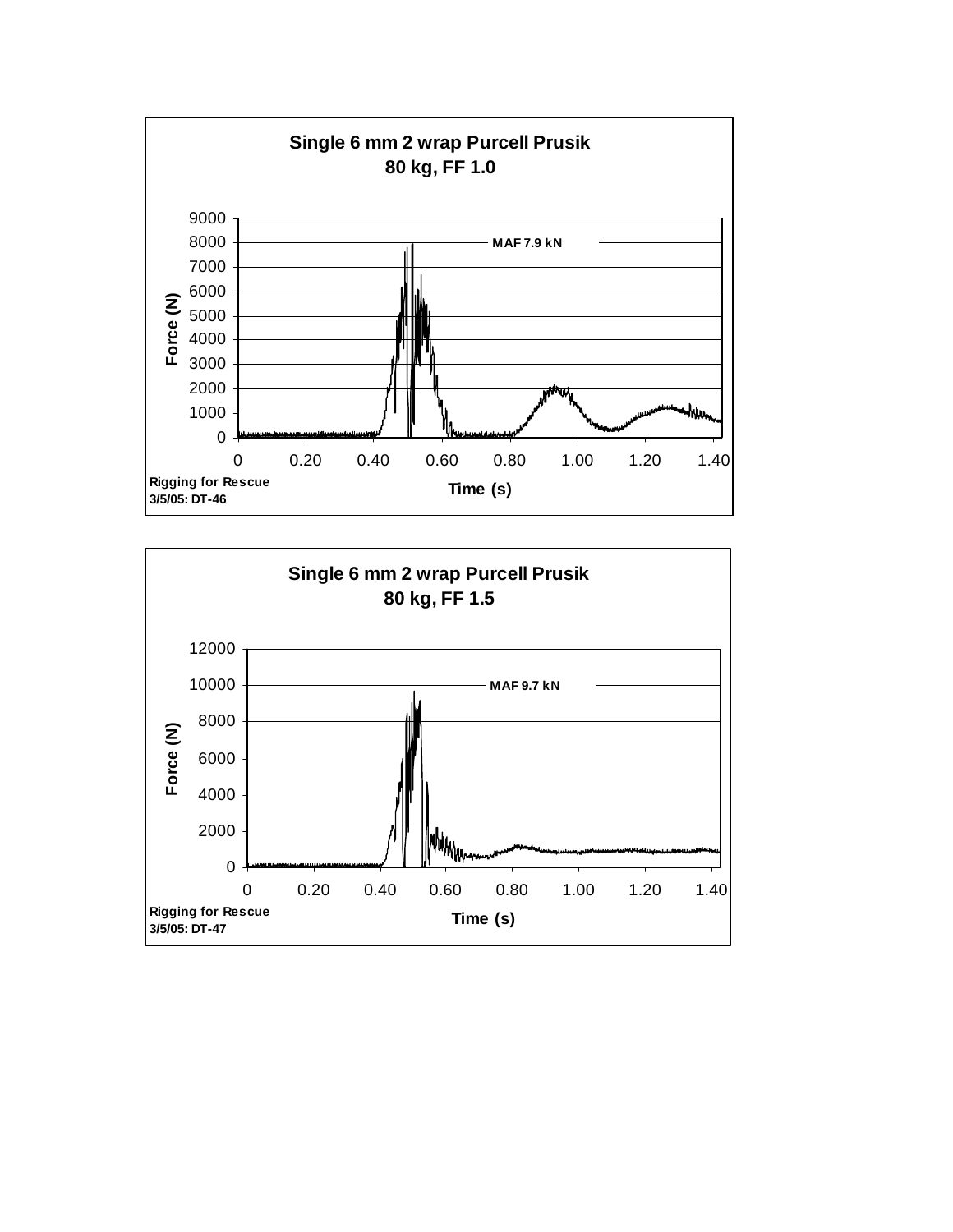

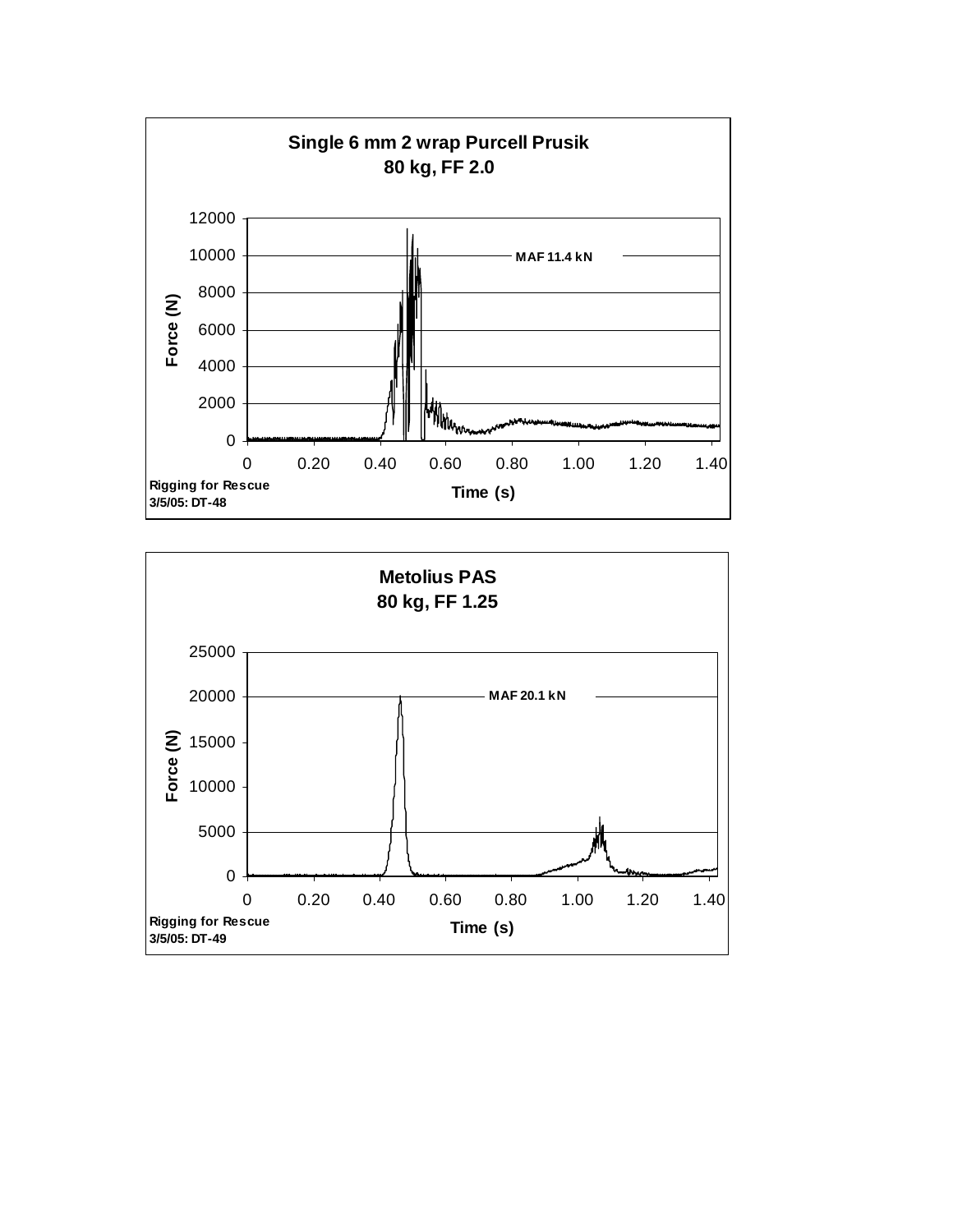